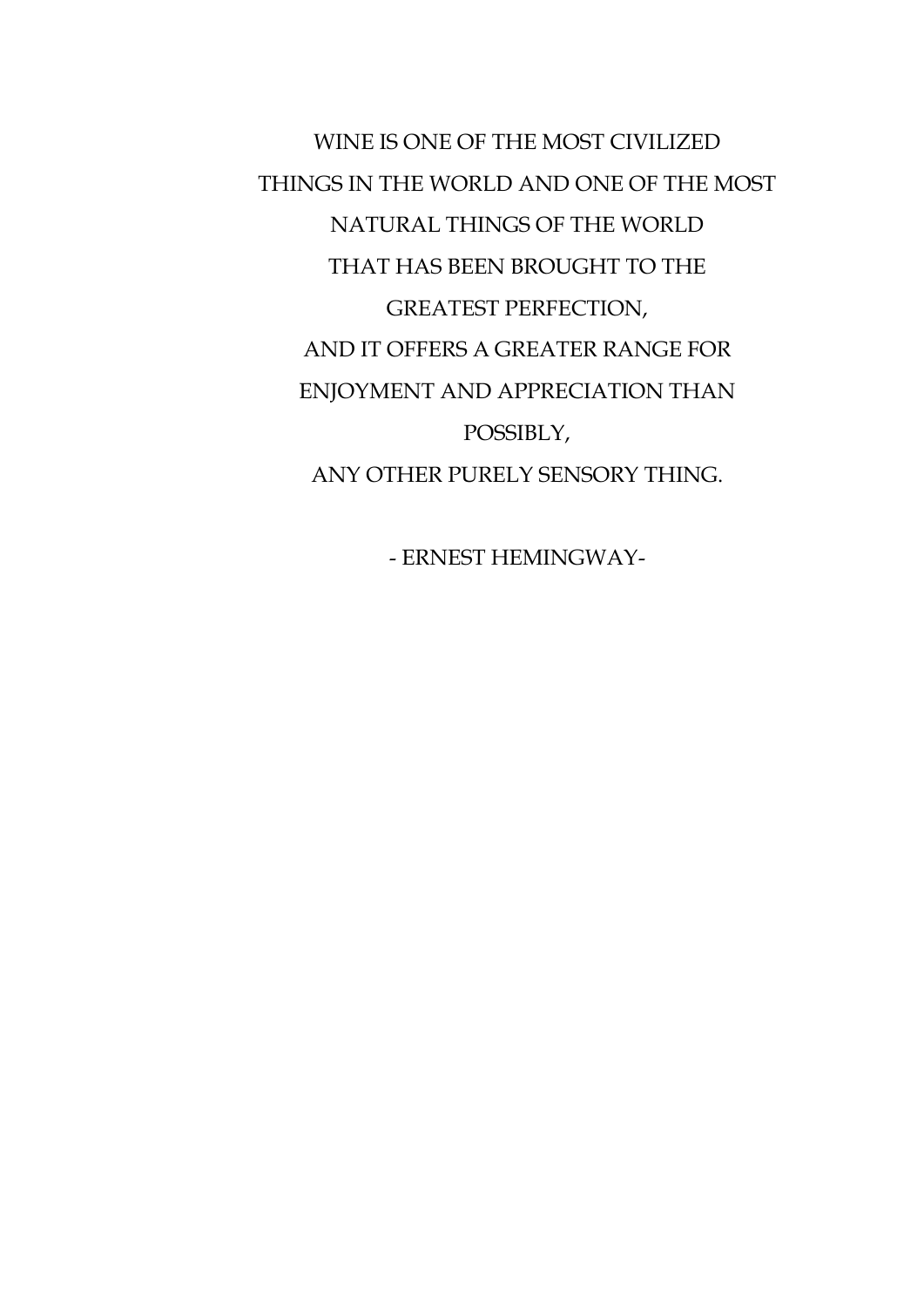### **Table of Contents**

| Wine By The Glass               |           |
|---------------------------------|-----------|
| Sparkling, White and Rosé Wines | 3         |
| <b>Red and Dessert Wines</b>    | $4 - 5$   |
| <b>Sparkling Wine</b>           |           |
| Champagne and Sparkling Wines   | $6 - 7$   |
| <b>White Wine</b>               |           |
| Sauvignon Blanc                 | 8         |
| Riesling                        | 9         |
| <b>Pinot Gris</b>               | 9         |
| Chardonnay and Chenin Blanc     | $10 - 11$ |
| Notable White Varietals         | 12        |
| <b>Notable White Blends</b>     | 13        |
| Rose Wine                       | $1\;3$    |
| <b>Red Wine</b>                 |           |
| <b>Pinot Noir</b>               | 14        |
| Merlot                          | $15 - 16$ |
| Nebbiolo                        | 16        |
| Zinndel                         | 17        |
| Carménère                       | 17        |
| Tempranillo                     | 17        |
| <b>Malbec</b>                   | $1\;8$    |
| Syrah                           | $18 - 19$ |
| Cabernet Sauvignon              | $20 - 22$ |
| Sangiovese and Gamay            | 23        |
| Nero d'Avola and Pinotage       | 23        |
| <b>Notable Red Blends</b>       | $24 - 26$ |
| Sweet Wine & Fortified Wine     | 26        |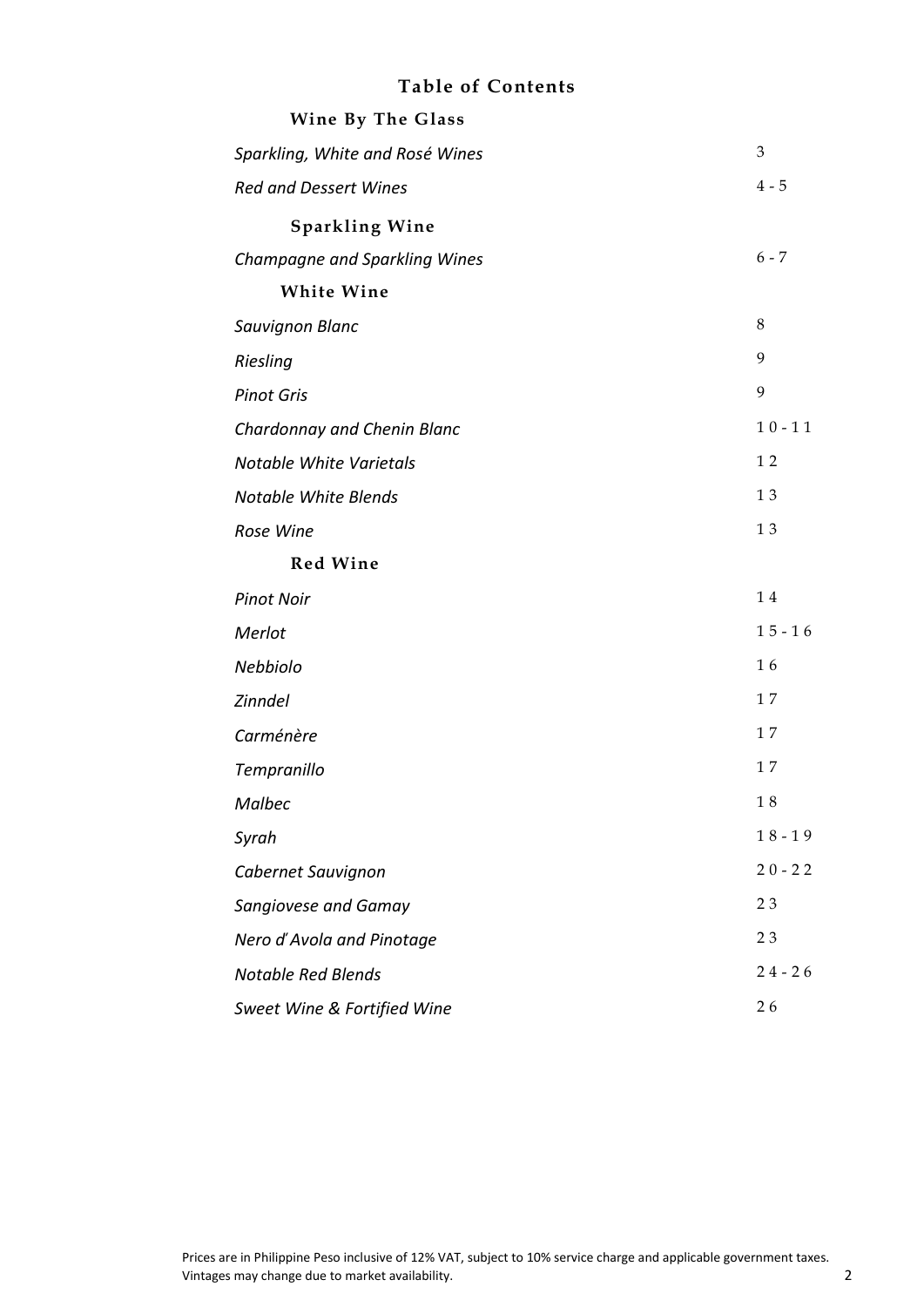### **W I N E S B Y T H E G L A S S**

### **Sparkling Wine**

#### **Cava**

| 0033 Codorniu Clasico Seco, Catalonia, Spain | 575   |
|----------------------------------------------|-------|
| Champagne                                    |       |
| 0005 Moet Chandon Rosé NV, France            | 1.795 |
| 0002 Veuve Clicquot Brut, Champagne, France  | 1.490 |

#### **White Wine**

#### **Chardonnay**

| 0352 The First Lady Warwick Estate, South Africa | 585 |
|--------------------------------------------------|-----|
| 0134 St. Francis Sonoma County, California, USA  | 665 |

### **Sauvignon Blanc**

| 0213 Cloudy Bay, Marlborough, New Zealand | 850. |
|-------------------------------------------|------|
| 0351 Durvillea, New Zealand               | 495. |

#### **Riesling**

| 0350 Piesporter Michelsberg Qualitwein, Germany |  | 550 |
|-------------------------------------------------|--|-----|
|-------------------------------------------------|--|-----|

#### **Pinot Grigio**

0312 *Castello Banfi "Le Rime," Tuscany IGT, Italy* 450

#### **Viura**

0349 *Candidato Cosecheros y Criandores* 325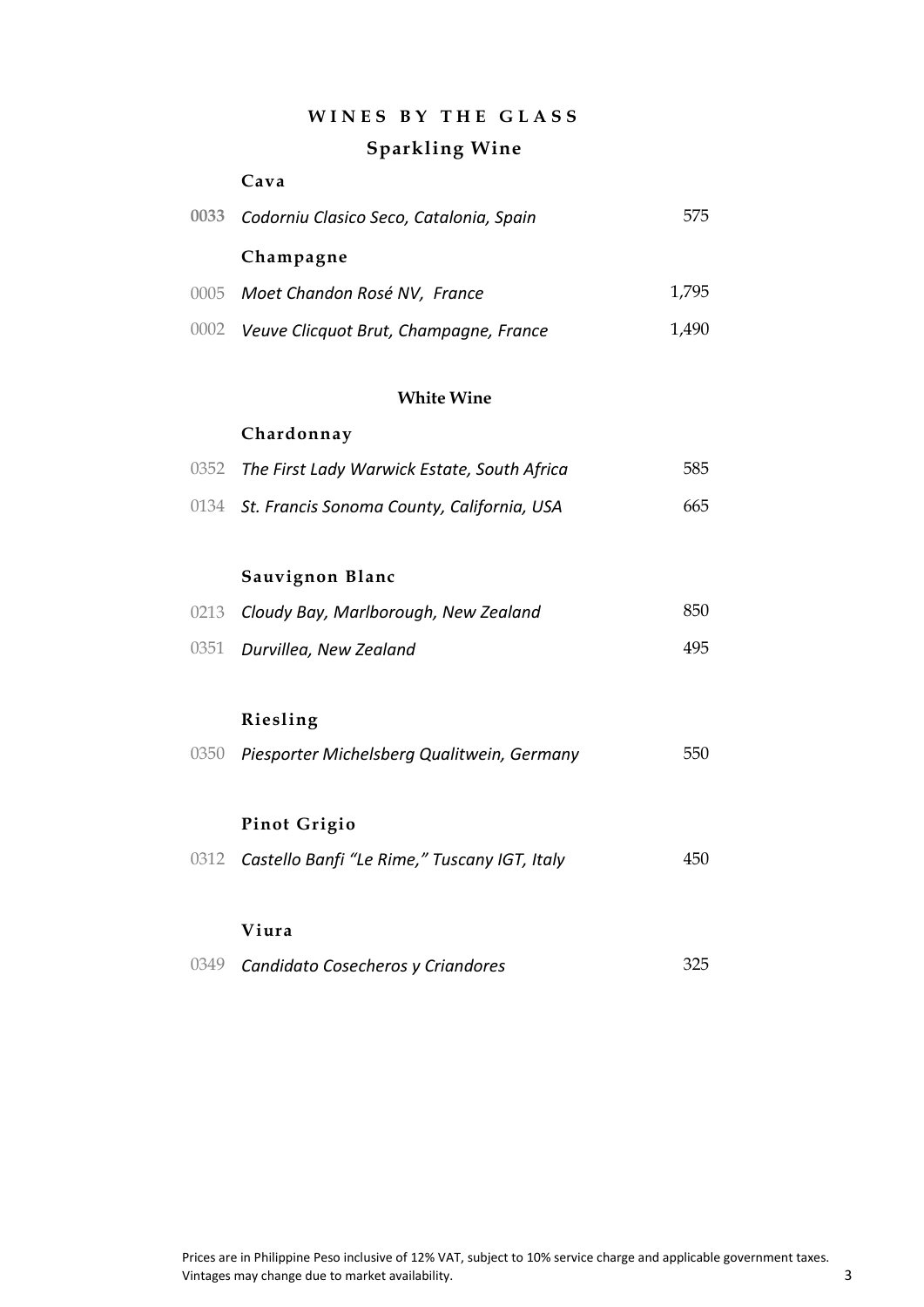#### **Red Wine**

# **Pinot Noir** 0356 *Vignerons Ardechois, Ardeche* 590 **Merlot** 0355 The Path, California, USA 6355 525 **Shiraz** 0354 *La Tournee Blanc, ferraton Pere et Fils, France* 450 0731 *Pirramimma "Stock's Hill," McLaren Vale, Australia* 550 **Cabernet Sauvignon** 0358 *Mascaron Par Ginestet Bordeaux, France 750* **Malbec**

|  | 0353 Los Cardos Doña Paula, Argentina | 375 |
|--|---------------------------------------|-----|
|--|---------------------------------------|-----|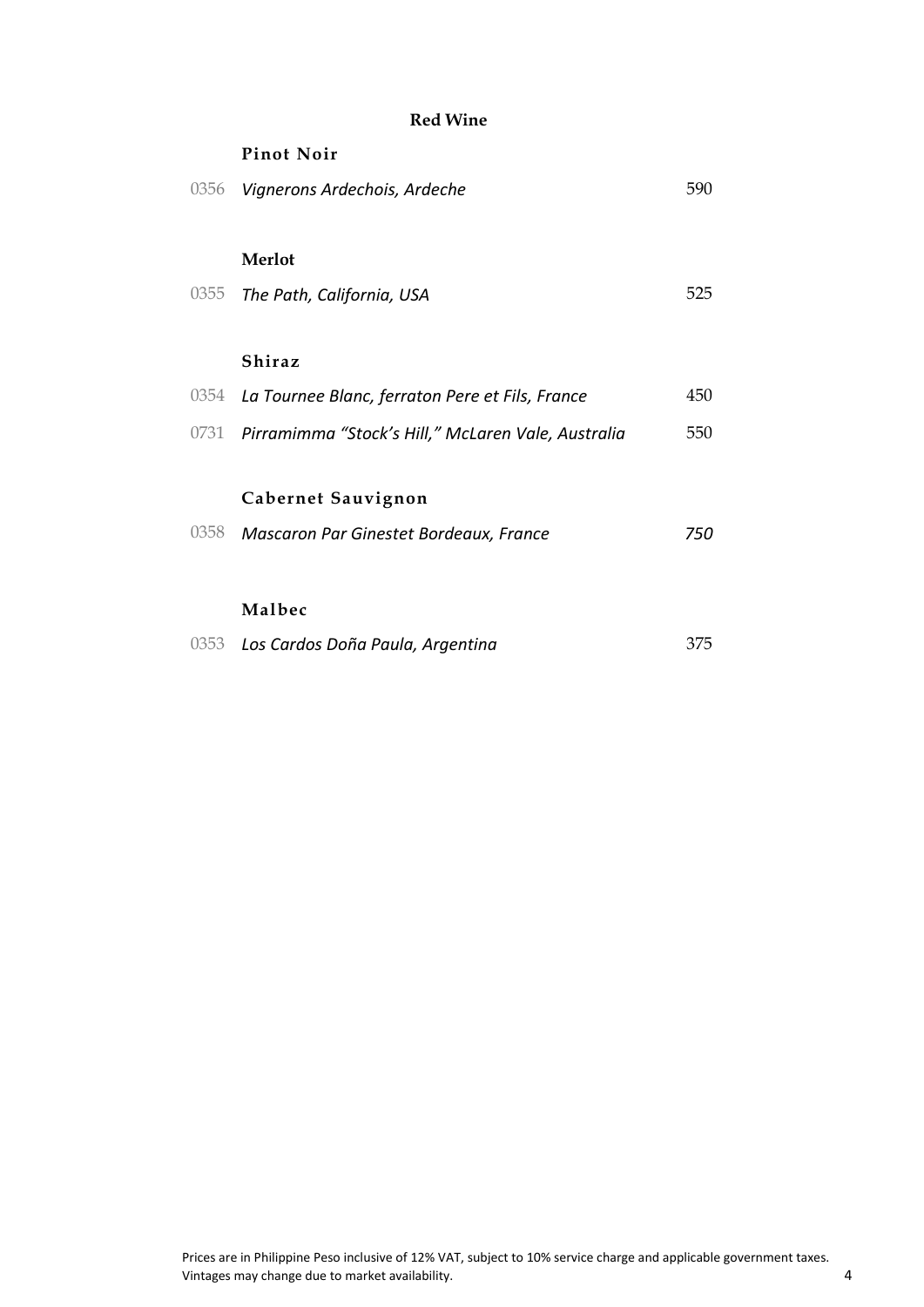### **D e s s e r t a n d F o r t i f i e d**

### **Wine**

| 1051 Château Imperial Tokaji, Hungary                   | 575 |
|---------------------------------------------------------|-----|
| 1052 Ferreira "Doña Antonia Reserva" NV Duoro, Portugal | 490 |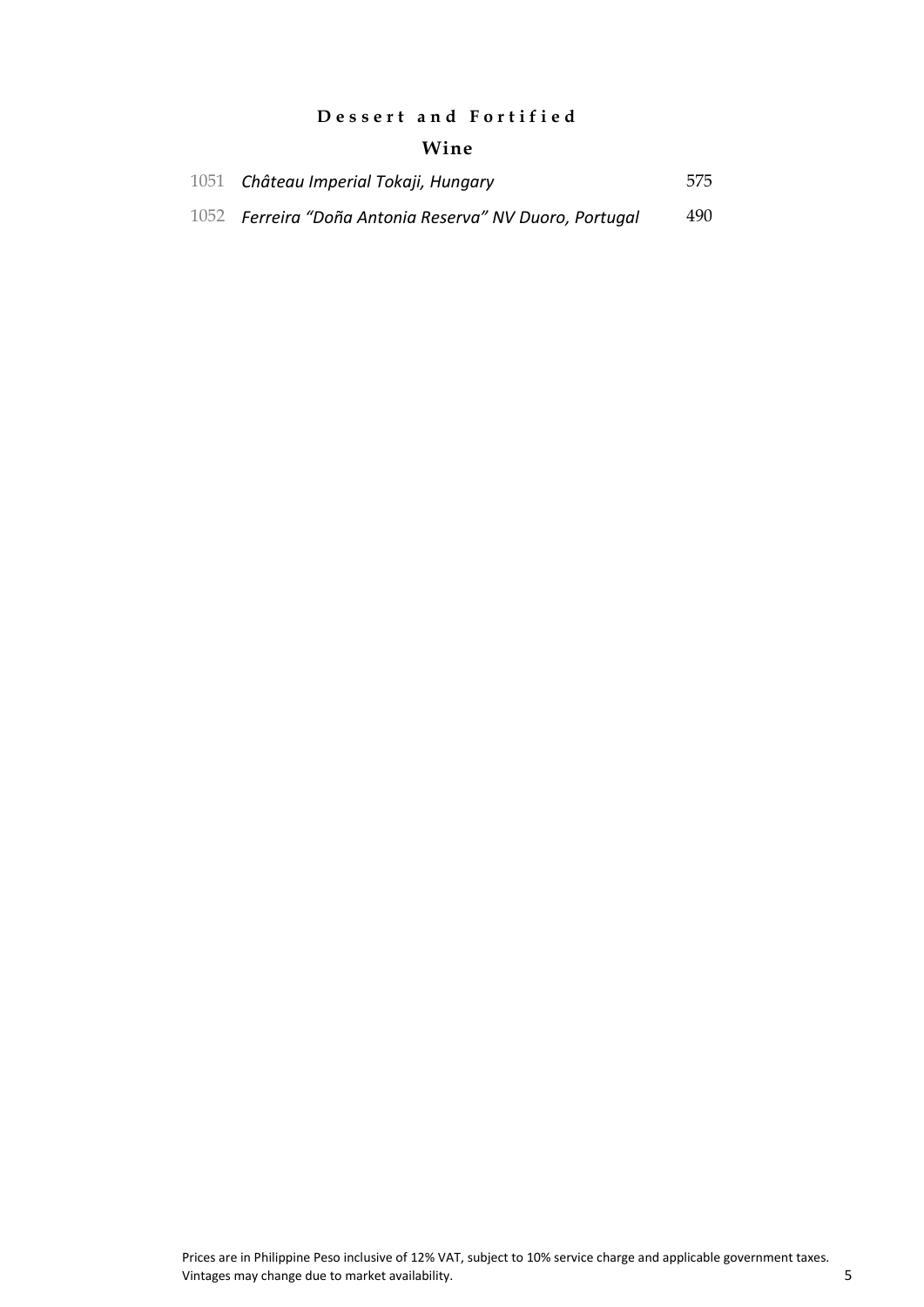### **C h a m p a g n e**

|      | France                                                        |        |
|------|---------------------------------------------------------------|--------|
| 0010 | Barons de Rothschild Brut NV Champagne                        | 11,380 |
|      | Billecart Salmon "Cuvée Nicolas Francois" Brut 2002 Champagne | 14,450 |
|      | Bollinger Special Cuvée Brut NV Champagne                     | 9,970  |
|      | Bruno Paillard Premier Cuvée NV Champagne                     | 8,515  |
| 0008 | Dom Perignon Cuveé Brut 2004 Champagne                        | 24,550 |
|      | Dom Perignon "Oenotheque" 1996 Champagne                      | 39,090 |
|      | Dom Perignon Cuvée Rosé 2002 Champagne                        | 43,570 |
|      | Gosset Grande Réserve NV Champagne                            | 11,105 |
| 0007 | Henriot Brut Rosé NV Champagne                                | 10,995 |
| 0009 | Krug Grand Cuvée Brut NV Champagne                            | 28,880 |
|      | Krug "Clos du Mesnil" 1998 Champagne                          | 88,480 |
| 0006 | Louis Roederer Brut Premier NV Champagne                      | 8,880  |
| 0004 | Moet Chandon Brut NV Champagne                                | 6,995  |
| 0005 | Moet Chandon Rosé NV Champagne                                | 7,995  |
| 0001 | Nicolas Feuillatte Blanc de Blanc 2006 Champagne              | 7,995  |
|      | Perrier- Jouët Grand Brut NV Champagne                        | 4,705  |
| 0003 | Pol Roger Brut NV Champagne                                   | 7,770  |
|      | Salon Le Mesnil 1.5L Magnum 1999 Champagne                    | 66,080 |
|      | Taittinger Brut Prestige Rosé NV Champagne                    | 6,610  |
| 0002 | Veuve Clicquot Brut NV Champagne                              | 7,400  |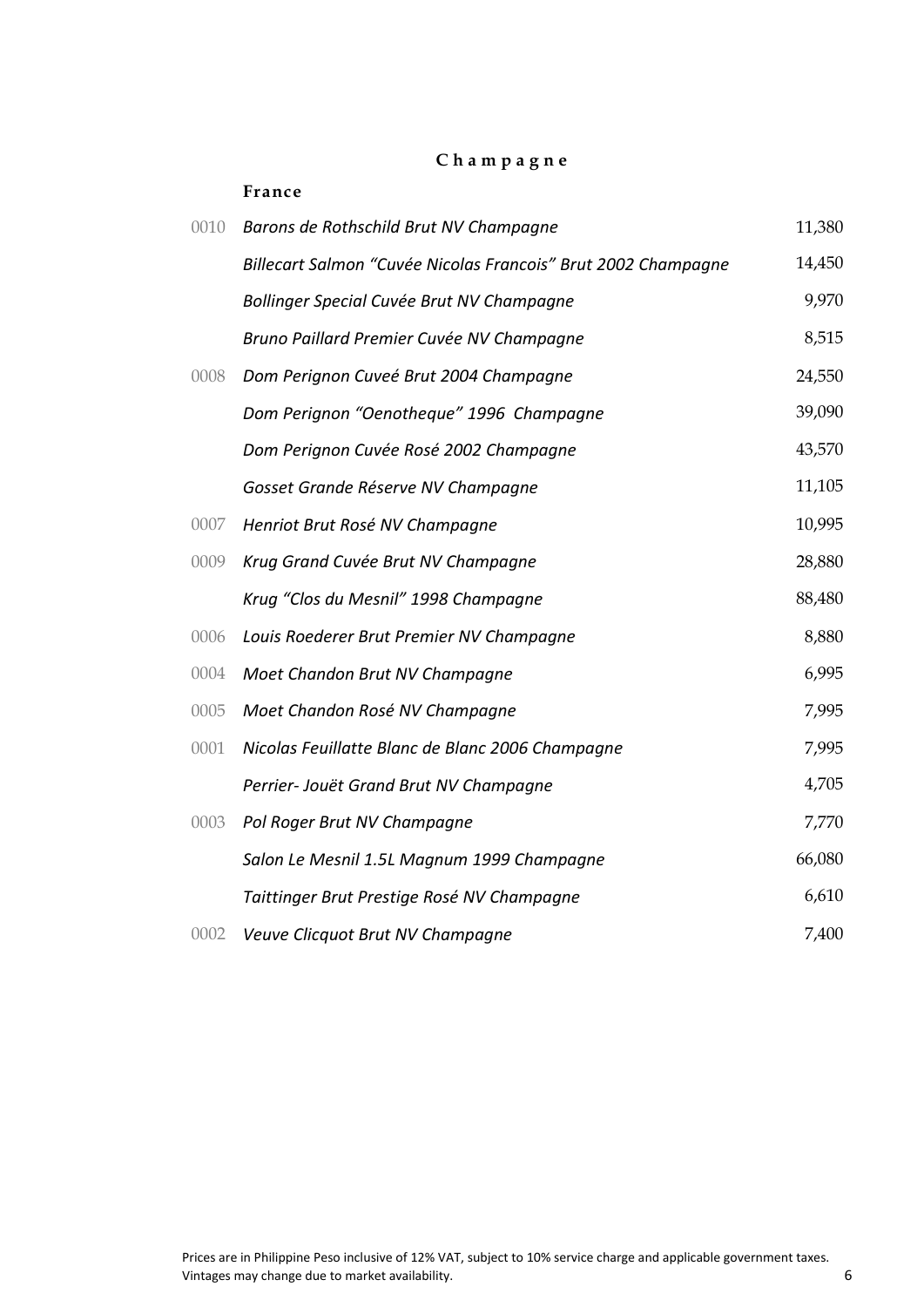### Cava

|      | Spain                                       |       |
|------|---------------------------------------------|-------|
| 0031 | Codorníu "Anna" Brut Rosé NV, Catalonia     | 3,995 |
| 0033 | Codorníu Clásico Seco NV, Catalonia         | 2,450 |
| 0032 | Freixenet "Reserva Real" NV, Catalonia      | 3,995 |
|      | <b>PROSECCO</b>                             |       |
|      | Italy                                       |       |
| 0021 | Borgo San Leo, Prosecco, Gambellara, NV     | 2,130 |
| 0035 | <b>Zonin Black Edition Cuvee Extra Brut</b> | 2,950 |
|      | Sparkling Wine                              |       |
|      | Australia                                   |       |
| 0041 | Domaine Chandon Brut, NV, South Australia   | 2,995 |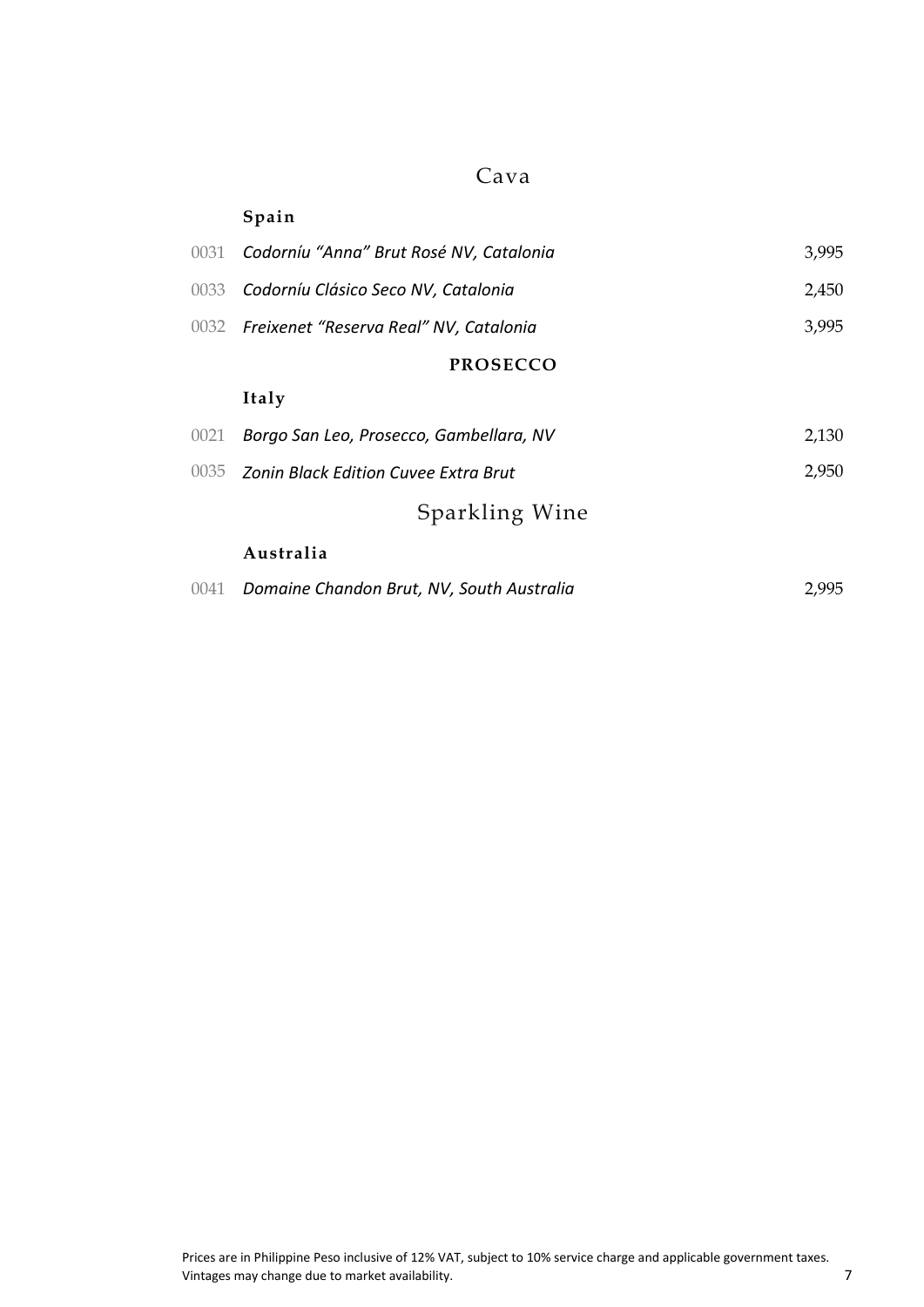### White Wine

# Sauvignon Blanc

|      | Australia                                                 |       |
|------|-----------------------------------------------------------|-------|
|      | Stella Bella, 2017, Margaret River                        | 2,615 |
|      | France                                                    |       |
|      | 0194 Michel Lynch, 2015, Bordeaux                         | 2,200 |
|      | 0191  Vacheron "Les Romaines", 2016, Sancerre, Loire      | 7,850 |
|      | New Zealand                                               |       |
| 0213 | Cloudy Bay, 2018, Marlborough                             | 3,750 |
| 0211 | Craggy Range "Te Muna", 2017, Martinborough               | 2,880 |
| 0351 | Durvillea, 2018, New Zealand                              | 2,350 |
|      |                                                           |       |
|      | <b>USA</b>                                                |       |
|      | Rutherford Ranch, 2017, Napa Valley, California           | 2,975 |
| 0202 | Virginia Marie Lambrix "VML", 2014, Russian River Valley, | 5,490 |

*California*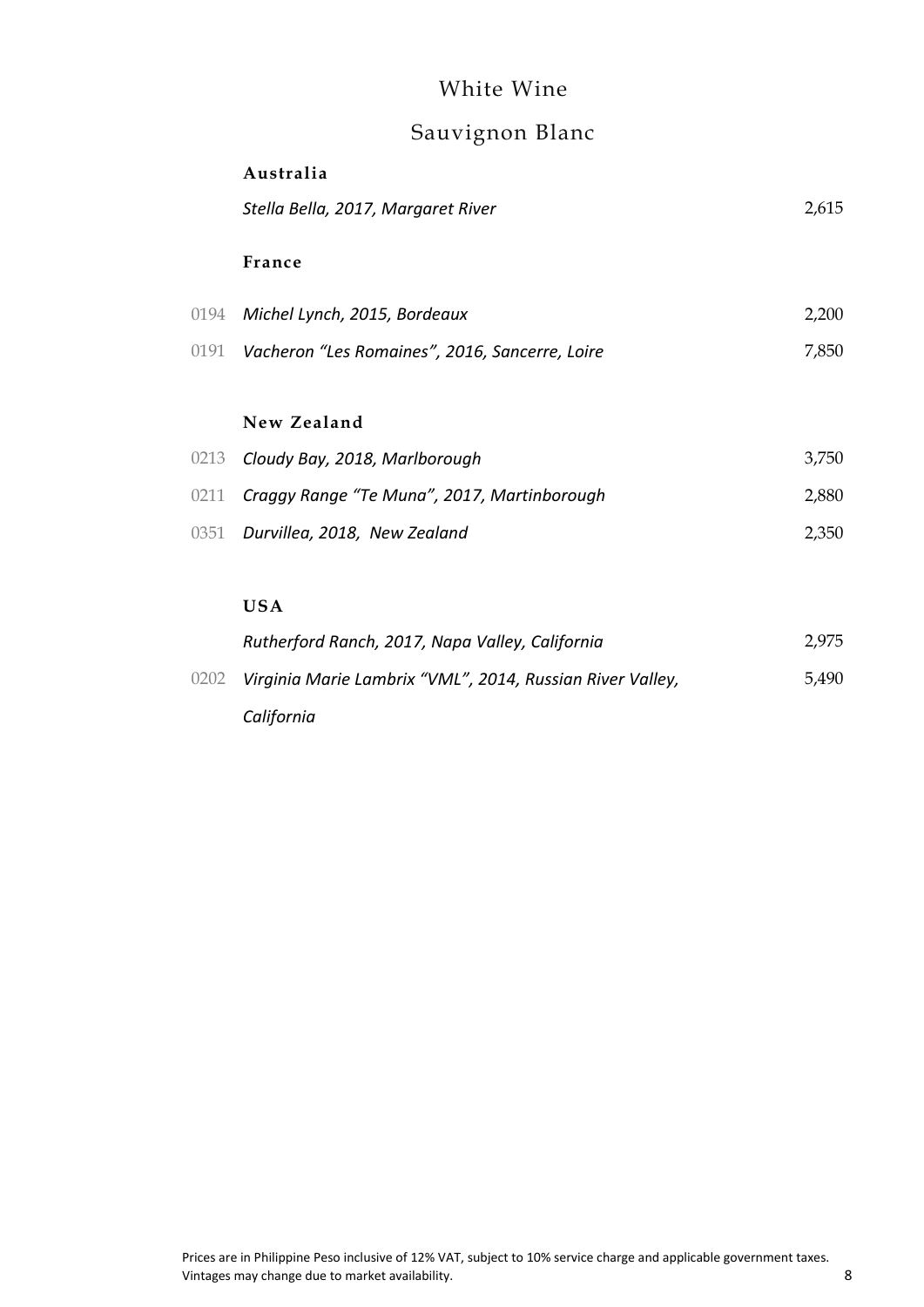# Riesling

|      | Australia                                             |       |
|------|-------------------------------------------------------|-------|
|      | 0282 Penfolds Bin 51, 2016, Eden Valley               | 4,880 |
|      | Germany                                               |       |
| 0273 | Haart "Goldtropfchen" Spatlese, 2016, Mosel           | 4,950 |
|      | 0350 Piesporter Michelsberg Qualitwein, 2017, Germany | 2,650 |
|      | 0271 Schloss Vollrads "Volratz," 2014, Rheingau       | 2,150 |
|      | New Zealand                                           |       |
| 0291 | Greywacke, 2014, Marlborough                          | 3,750 |
|      | <b>USA</b>                                            |       |
|      | Château Ste Michelle, 2014, Washington                | 2,975 |
|      | Pinot Gris                                            |       |
|      | France                                                |       |
|      | Domain Schlumberger, 2013, Alsace,                    | 4,370 |
| 0301 | Gustave Lorentz Reserve, 2015, Alsace                 | 2,480 |
|      | Italy                                                 |       |
| 0312 | Castello Banfi "Le Rime," 2017, Tuscany               | 1,900 |
|      | New Zealand                                           |       |
|      | Searesin, 2014, Marlborough                           | 3,625 |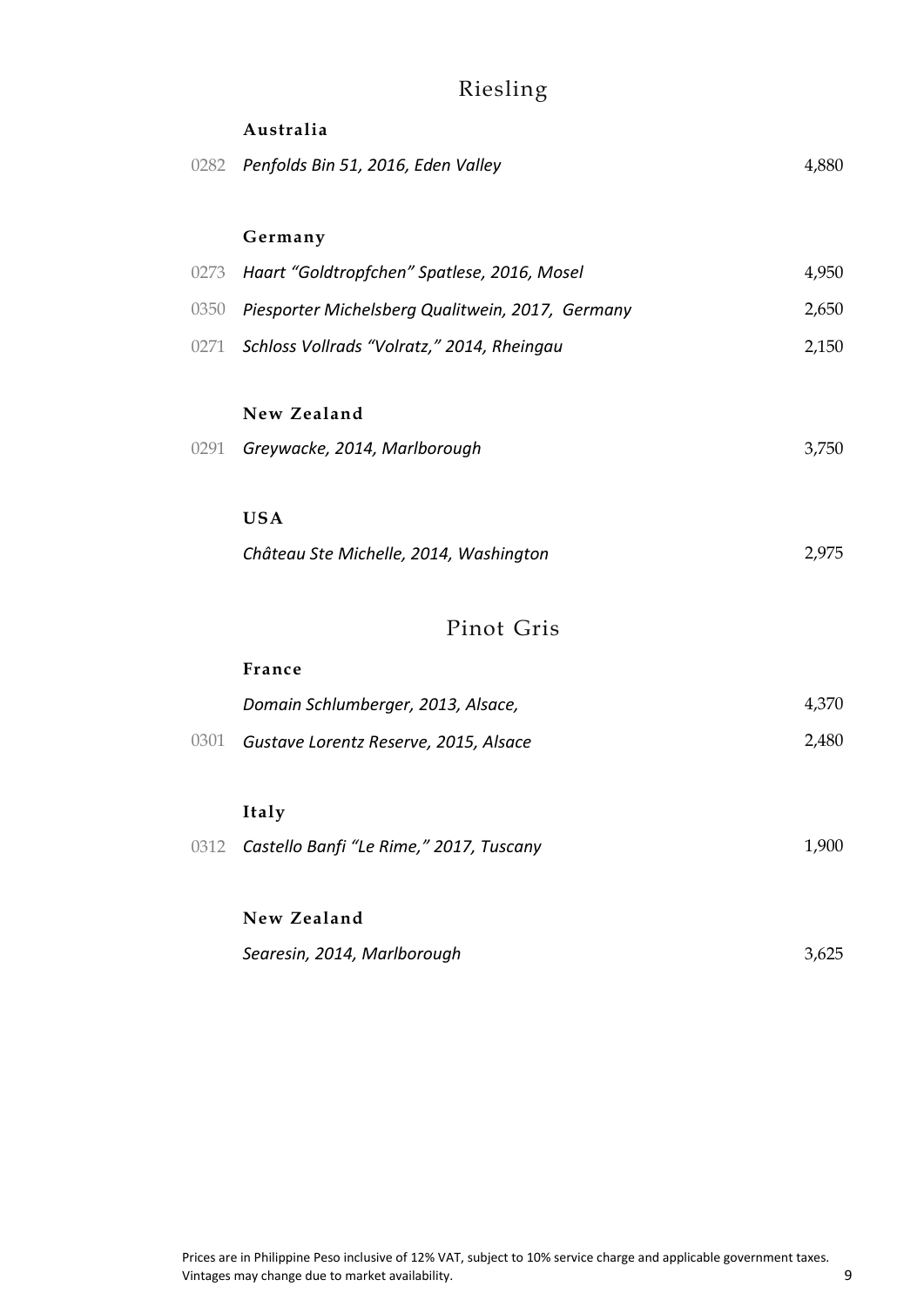# Chardonnay

### **Argentina**

| 0162 | Catena Zapata, 2016, Mendoza                            | 3,370 |
|------|---------------------------------------------------------|-------|
| 0161 | Terrazas Altos del Plata, 2017, Mendoza                 | 2,020 |
|      |                                                         |       |
|      | Australia                                               |       |
| 0151 | Ferngrove Orchid Diamond, 2010, Frankland River         | 3,950 |
|      | M. Chapoutier "Domain Tournon," 2012, Victoria          | 4,705 |
|      | White Label French Oak", Pirramimma, 2016, McLaren Vale | 3,780 |
|      |                                                         |       |
|      | Chile                                                   |       |
| 0171 | Carmen Gran Reserva, 2015, Casablanca Valley            | 2,950 |
| 0122 | Montes Alpha "Special Cuveé," 2015, Casablanca Valley   | 5.285 |
|      |                                                         |       |

#### **France**

| 0104 | Bouchard Pere & Fils Bourgone La Vignee, 2016, Burgundy        | 2,490  |
|------|----------------------------------------------------------------|--------|
|      | Bernard Moreau Chevalier Montrachet Grand Cr, u 2011, Burgundy | 33,490 |
| 0100 | Domaine du Chalet Saint-Veran, 2015, Mâconnais                 | 3,950  |
|      | Louis Jadot Chevalier Montrachet Grand Cru, 2007, Burgundy     | 54,880 |
| 0103 | Montille Beaune 1er Cru "Les Aigrots", 2008, C. de Beaune      | 14,850 |

**Italy**

*Chiaro San Fabiano, 2013, Tuscany* 2,915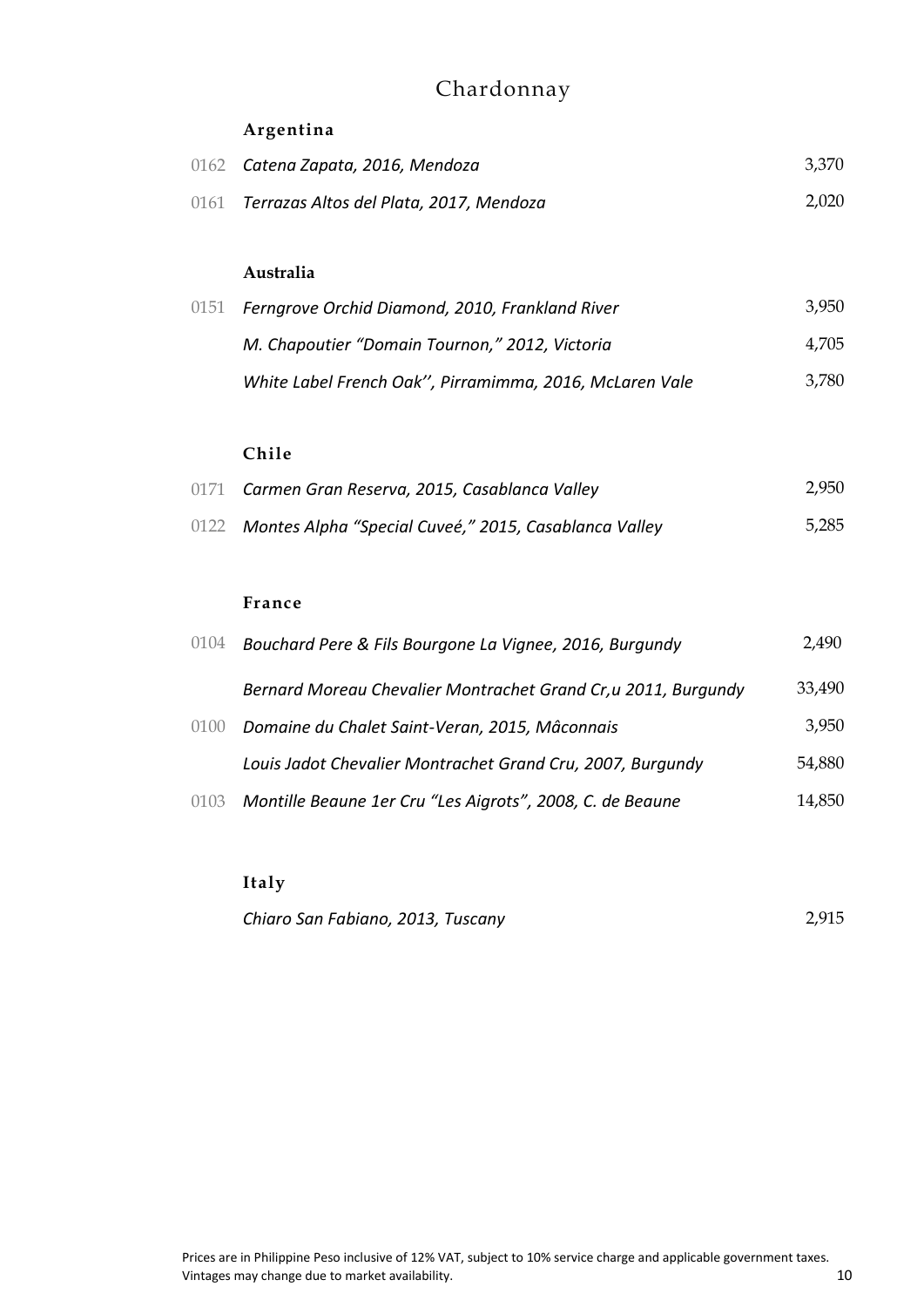# Chardonnay

|      | New Zealand                                         |       |
|------|-----------------------------------------------------|-------|
|      | Felton Road "Bannockburn, 2013, Central Otago       | 5,415 |
| 0121 | Seresin Reserve, 2013, Marlborough                  | 6,250 |
|      | Trinity Hill "Gimblett Gravels," 2013, Hawkes Bay   | 4,185 |
|      |                                                     |       |
|      | South Africa                                        | 5,415 |
|      | Rustenburg "Five Soldiers", 2011, Stellenbosch      |       |
| 0352 | The First Lady Warwick Estate, 2018, Stellenbosch   | 2,780 |
|      |                                                     |       |
|      | Spain                                               |       |
| 0344 | Bodegas Viña Nora "Nora de Neve", 2014, Rias Baixas | 5,650 |
|      |                                                     |       |
|      | <b>USA</b>                                          |       |
| 0131 | Château Montelena, 2014, Napa Valley                | 7,950 |
|      | Rutherford Ranch, 2014, Napa Valley, California     | 2,975 |
| 0134 | St Francis, 2016, Sonoma County, California         | 2,790 |
| 0132 | Wente "Morning Fog,"2016, Livermore, California     | 3,250 |

### Chenin Blanc

#### **France**

|  | 0341 Domaine Huet "Le Haut Lieu" Sec, 2014, Vouvray, Loire Valley | 4,880 |
|--|-------------------------------------------------------------------|-------|
|--|-------------------------------------------------------------------|-------|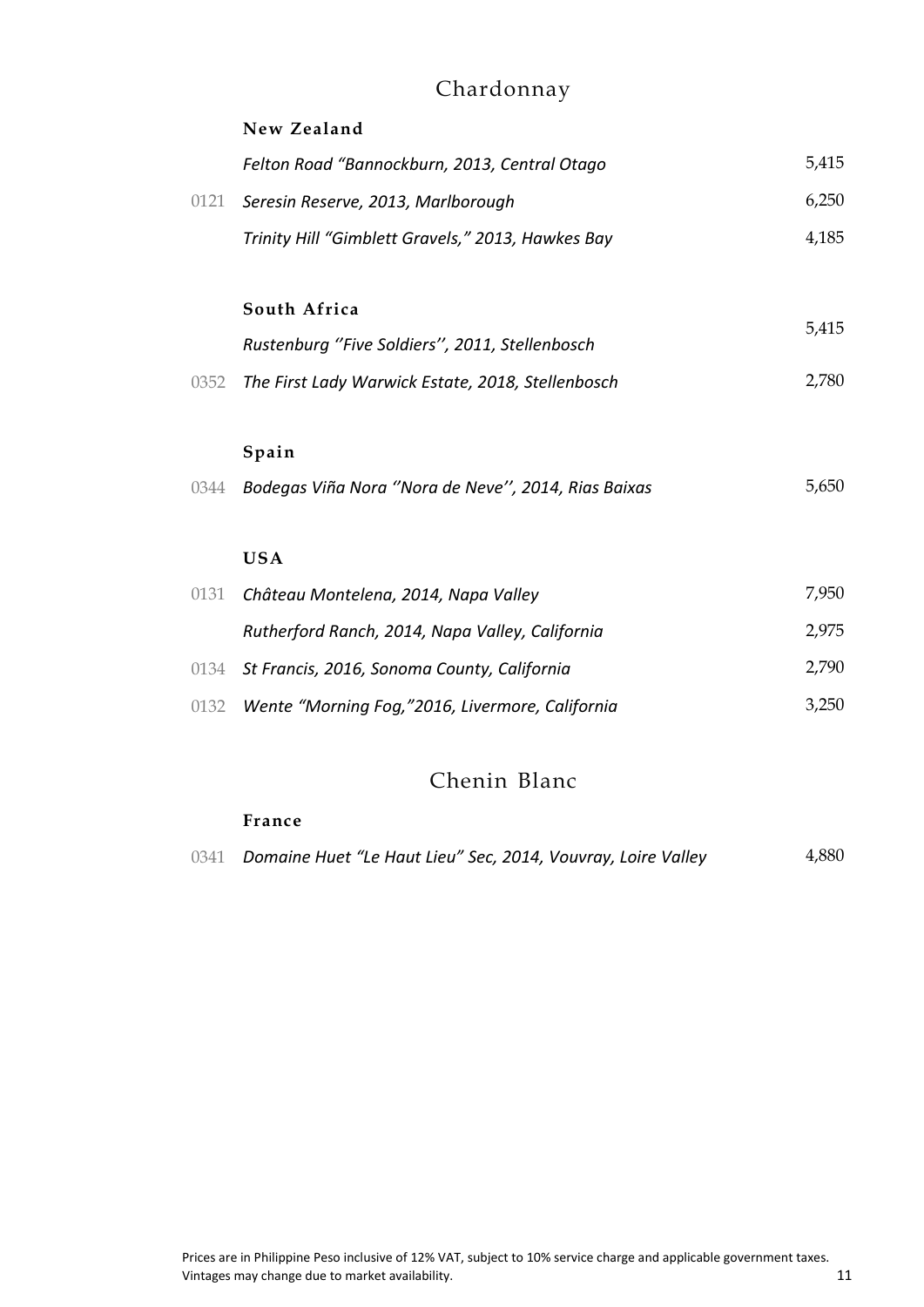### Gewurztraminer

|      | France                                                 |       |
|------|--------------------------------------------------------|-------|
| 0346 | Domaine Schlumberger "Les Princes Abbes," 2013, Alsace | 4,690 |
|      | New Zealand                                            |       |
| 0347 | Rippon "Lake Wanaka," 2014, Central Otago              | 5,120 |
|      | Verdejo                                                |       |
|      | Spain                                                  |       |
| 0343 | Bodegas Naia "Naiades," 2013, Rueda                    | 5,650 |

# Viognier

#### **France**

| Anne de Joyeuse "Camas, "2013, IGP Pays d'Oc                            | 2,355 |
|-------------------------------------------------------------------------|-------|
| 0342 Ferraton Pere et Fils "Les Mandouls," 2013, Condreiu, Rhone Valley | 7,950 |

### Marsanne

### **France**

| M.Chapoutier"Ermitage De L'Oree", 2008, Hermitage   | 24,528 |
|-----------------------------------------------------|--------|
| M.Chapoutier "Deschants, ", 2012, Saint Joseph      | 3.545  |
| M.Chapoutier "Petite Ruche", 2013, Crozes Hermitage | 3.200  |

### Arneis

| Italy                         |       |
|-------------------------------|-------|
| Bruno Giacosa, 2012, Piedmont | 4,800 |
| Vietti, 2013, Piedmont,       | 3.670 |

### Verdicchio

#### **Italy**

| G. Garofoli "Podium", 2011, Marche | 3,700 |
|------------------------------------|-------|
|------------------------------------|-------|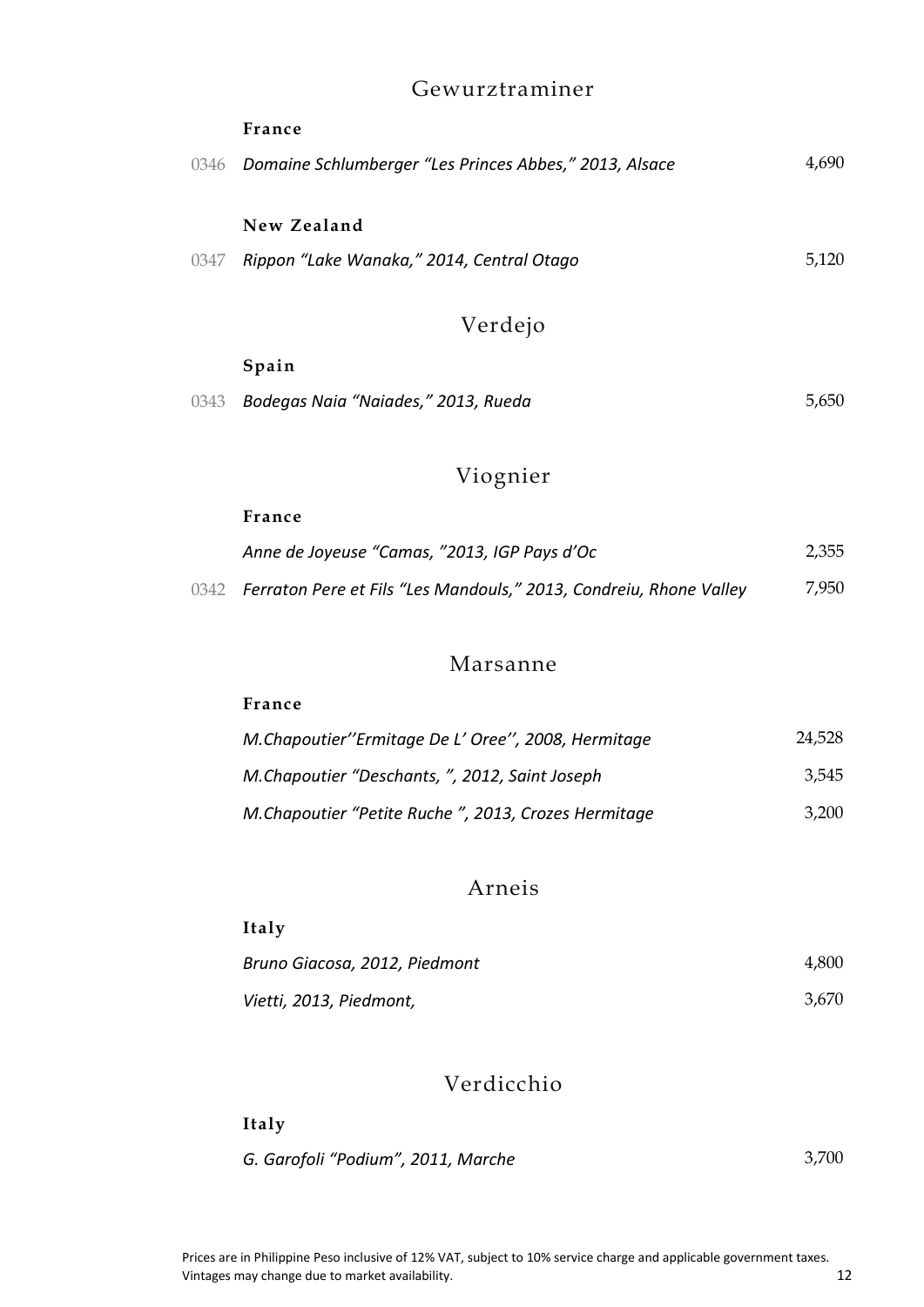### Viura

### **Spain**

| 0349 | Candidato Consecheros y Criandores, 2017, Spain | 1480 |
|------|-------------------------------------------------|------|
|      |                                                 |      |

### **France**

|      | Château Haut Selve Blanc, 2014, Graves             | 2,750 |
|------|----------------------------------------------------|-------|
| 0382 | Château Chantegrive, 2015, Graves, Bordeaux        | 3,880 |
|      | 0381 Clarendelle Blanc, 2014, Bordeaux AOC         | 3,350 |
|      | 1105 Josmeyer "Fleur de Lotus" NV, Alsace          | 3,350 |
|      | L'Ostal Cazes "Eclipse" Blanc, 2010, IGP Pays D'Oc | 2.690 |

### **Italy**

|      | Dogajolo Toscana Bianco, 2013, Tuscany                       | 2,185 |
|------|--------------------------------------------------------------|-------|
|      | Marchesi de Frescobaldi Pomino Bianco, 2010, Veneto          | 3.250 |
| 0391 | Tamellini "Le Bine de Costiola" Soave Classico, 2014, Veneto | 2.990 |

### Rosé Wines

#### **France**

| 0533 Caves D'Esclans "Chateau D'Esclans," 2013, Côtes de Provence | 4,550 |
|-------------------------------------------------------------------|-------|
| 0402 Château Pibarnon, 2015, Bandol                               | 5.250 |
| 0403 Château Roubine, 2017, Côtes de Provence                     | 2.450 |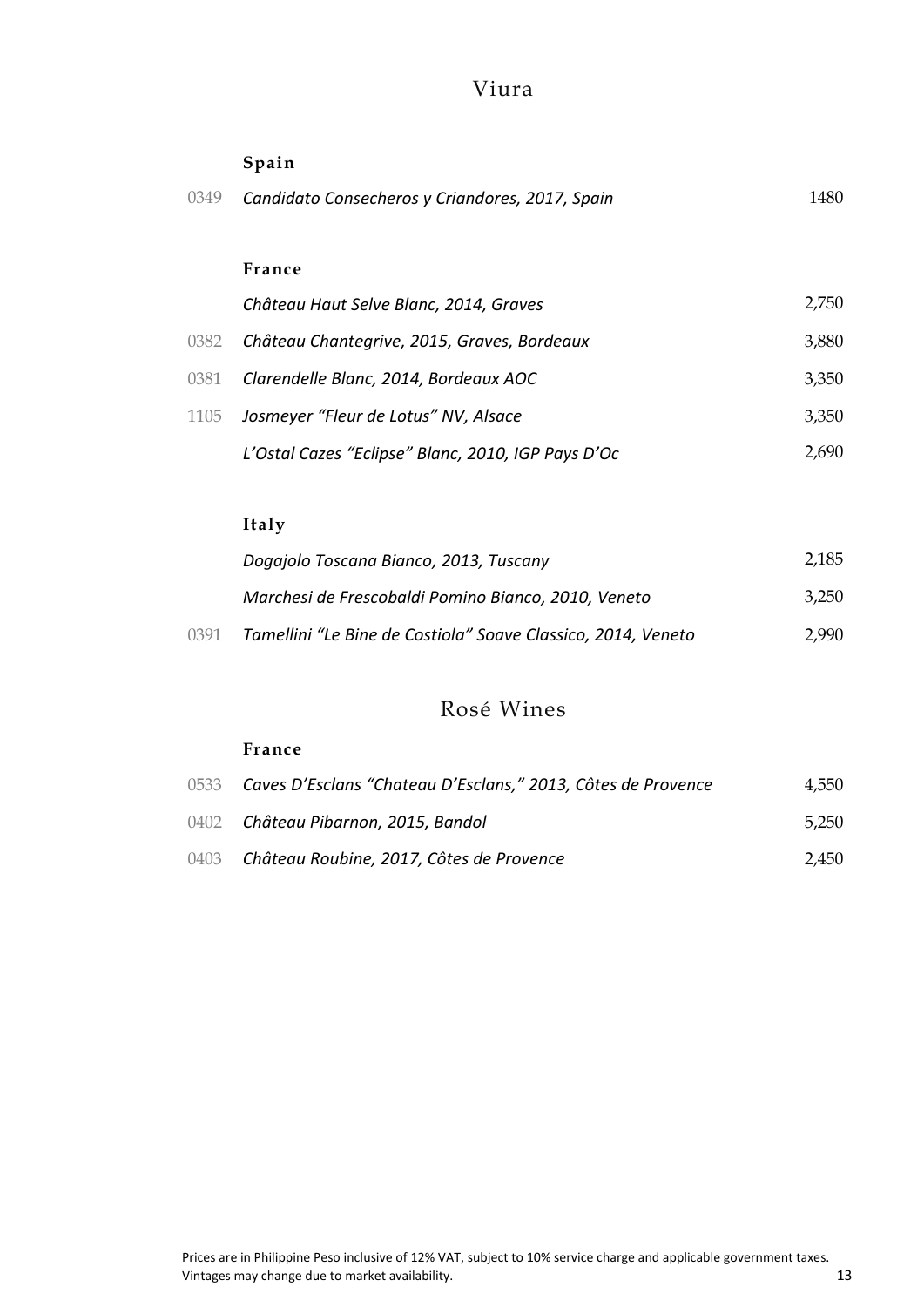### Pinot Noir

#### **France**

| 0356 | Vignerons Ardechois, Ardeche                                      | 2,600  |
|------|-------------------------------------------------------------------|--------|
|      | Arnoux Lachaux Le Chaume 1er C. Vosne Romanee, 2010, Burgundy     | 14,450 |
|      | Arnoux Lachaux Clos de Vougeot Grand Cru, 2009, Burgundy          | 30,130 |
| 0507 | Arlaud Charmes-Chambertin Grand Cru, 2013, Côte de Nuits          | 25,550 |
|      | Bouchard "Greve Vigne de L'Enfant Jesus", 2007, Burgundy          | 22,290 |
|      | Domaine de Clos de Tart Grand Cru Monopole, 2010, Burgundy        | 44,690 |
|      | Domaine Lambrays Grand Cru Clos de Lambrays, 2008, Burgundy       | 18,930 |
| 0505 | Faiveley Les Fuées Chambolle-Musigny 1er Cru 2011 Côte de Nuits   | 20,950 |
|      | Gerard Raphet Grand Cru Clos de Vougeot, 2009, Burgundy           | 19,600 |
| 0509 | Domaine Faiveley Clos de L'Ecu Monopole 2015 Burgundy             | 10,350 |
|      | Joseph Drouhin Laforét Rouge, 2016, Burgundy                      | 2,999  |
| 0506 | L. Le Moine Des Ormes Moray-St Denis 1er Cru, 2011, Côte de Nuits | 22,999 |
| 0501 | Nicolas Potel Bourgogne, 2011, Burgundy                           | 3,250  |

#### **New Zealand**

| 0524 Craggy Range, 2014, Marlborough                | 5,550 |
|-----------------------------------------------------|-------|
| 0523 Felton Road "Bannockburn", 2017, Central Otago | 8,880 |
| 0521 Saint Clair "Omaka Reserve", 2015, Marlborough | 5,780 |
| 0522 Villa Maria "Private Bin", 2017, Marlborough   | 2,888 |

#### **USA**

| 0540 Bread & Butter, 2017, California                   | 2,950  |
|---------------------------------------------------------|--------|
| 0541 Château St Jean, 2014, Sonoma Coast, California    | 4,980  |
| Duckhorn "Goldeneye", 2011, Anderson Valley, California | 11,480 |
| 0542 Sandhi, 2013, Santa Rita Hills, California         | 6.750  |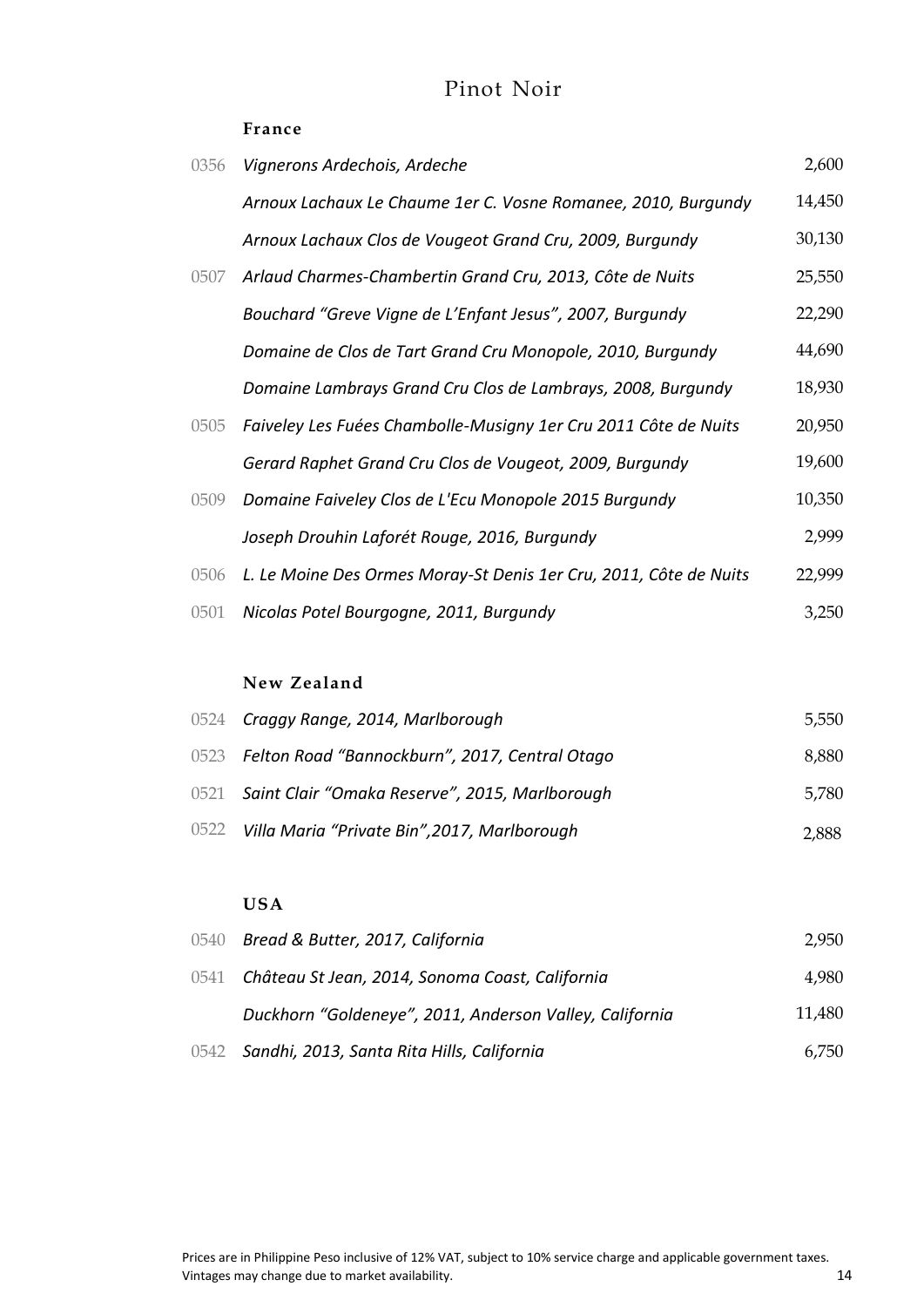### Merlot

|      | Argentina                                                           |        |
|------|---------------------------------------------------------------------|--------|
| 0601 | Cuvelier de Los Andes, 2012, Uco Valley, Mendoza                    | 4,680  |
|      |                                                                     |        |
|      | Australia                                                           |        |
| 0581 | Katnook Estate, 2016, Coonawara                                     | 4,250  |
|      |                                                                     |        |
|      | France                                                              |        |
| 0859 | Château Cheval Blanc, 2005, St Emilion 1er Grand Cru Classé A       | 72,240 |
| 0843 | Château de Valois, 2011, Pomerol                                    | 6,750  |
| 0861 | Château La Fleur Cravignac, 2014, Saint Emilion Grand Cru           | 5,995  |
| 0850 | Château La Gaffelière, 2002/2006, St Emilion 1er Grand Cru Classé B | 22,550 |
| 0847 | Château Laroque, 2004, St Emilion Grand Cru Classé                  | 9,840  |
| 0870 | Château Les Cabannes, 2016, St Emilion Grand Cru                    | 5,888  |
| 0841 | Château Rival Bellevue, 2015, Bordeaux Superieur                    | 3,390  |
| 0844 | Château Simard, 2011, St Emilion                                    | 4,250  |
| 0869 | Mouton Cadet "Ryder Cup", 2016, Bordeaux AOC                        | 3,990  |
| 0842 | Saint Jacques de Siran, 2014, Bordeaux AOC                          | 2,190  |
|      |                                                                     |        |

### **Italy**

| 0620 | Gaja Ca'Marcanda "Promis", 2014, Tuscany                    | 6,695  |
|------|-------------------------------------------------------------|--------|
|      | 0904 Le Macchiole "Messorio," 2009, Bolgheri                | 33,880 |
|      | Masseto, 2009, Bolgheri, Tuscany                            | 54,880 |
|      | 0895 Tenuta Dell'Ornellaia "Le Serre Nouve", 2013, Bolgheri | 8,880  |
|      | Tua Rita "Redigaffi", 2011, Tuscany                         | 47,790 |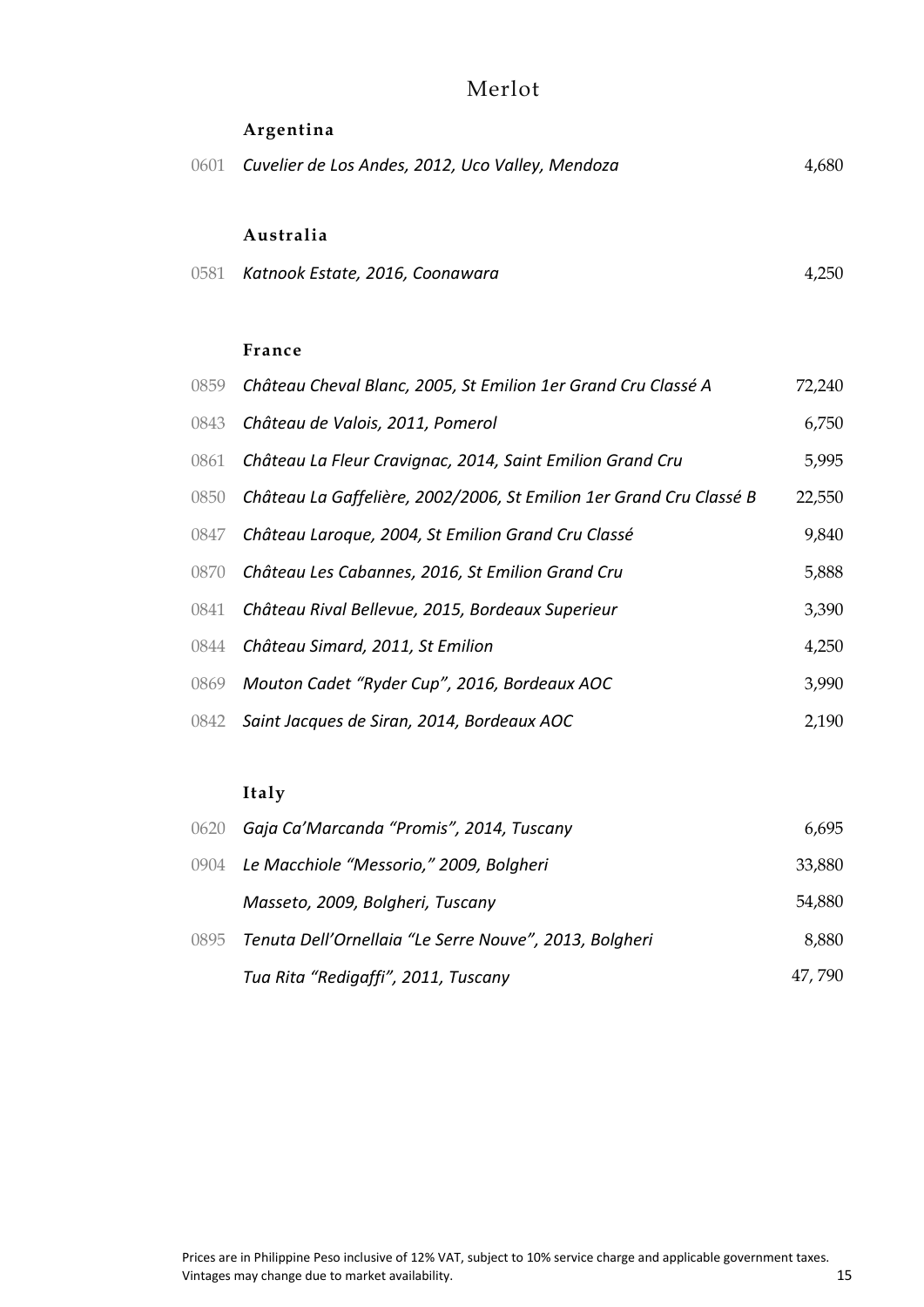### Merlot

#### **New Zealand**

| 0591 Craggy Range, 2014, Hawkes Bay              | 3,750 |
|--------------------------------------------------|-------|
| 0971 Trinity Hill "The Gimblett" 2013 Hawkes Bay | 4,650 |

#### **USA**

| 0568 Duckhorn, 2013, Napa Valley, California       | 11,550 |
|----------------------------------------------------|--------|
| 0564 Freemark Abbey, 2014, Napa Valley, California | 5,650  |
| 0561 Ramsay, 2015, North Coast, California         | 2,950  |
| Rutherford Ranch, 2015, Napa Valley, California    | 2,975  |
| 0566 Shafer, 2014, Napa Valley, California         | 12,000 |
| 0355 The Path, 2014, California                    | 2,300  |
| Two Vines, 2013, Washington                        | 2,975  |

### Nebbiolo

### **Italy**

|      | Bruno Giacosa "Santo Stefano" Barbaresco, 2009, Piedmon | 18,930 |
|------|---------------------------------------------------------|--------|
|      | Domenico Clerico "Ciabot Mentin" Barolo, 2005, Piedmont | 17,475 |
|      | Domenico Clerico "Pajana" Barolo, 2005, Piedmont        | 18,820 |
|      | 0805 Gaja "Darmagi" Langhe, 2009, Piedmont              | 43,880 |
|      | 0803 Gaja "Costa Russi" Barbaresco, 1995, Piedmont      | 64,990 |
| 0804 | Gaja "Sori Tildin" Barbaresco, 1995, Piedmont           | 64.990 |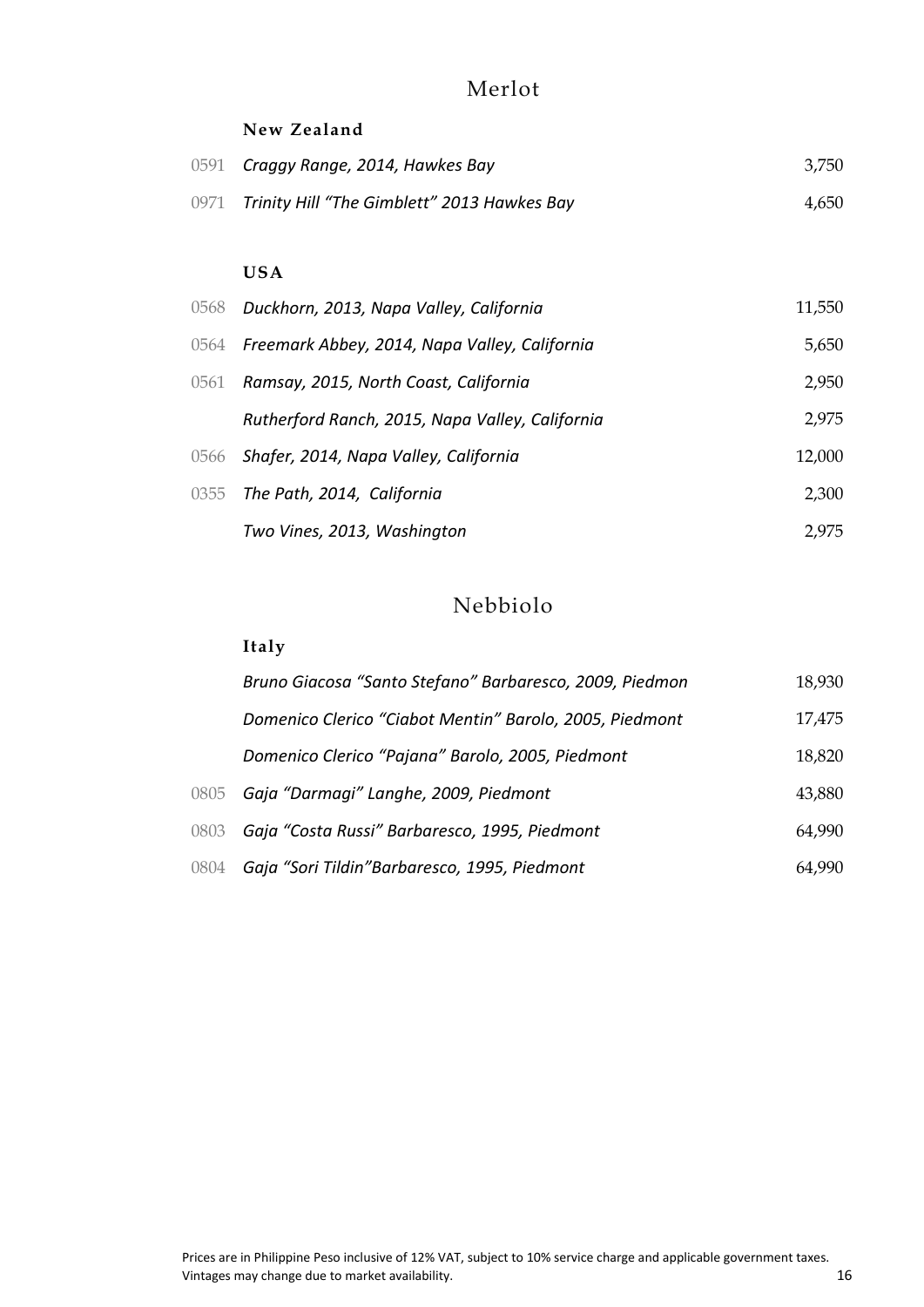### Zinfandel

#### **USA**

| 0833 Foppiano, 2013, Russian River Valley, California             | 4.490 |
|-------------------------------------------------------------------|-------|
| 0831 Michael David Winery "7 Deadly Zins," 2013, Lodi, California | 4,550 |
| 0832 Seghesio "Old Vine," 2012, Sonoma County, California         | 7.770 |

### Carmenere

#### **Chile**

| 1003 Montgras Reserva, 2017, Colchagua Valley                     | 2,280 |
|-------------------------------------------------------------------|-------|
| 1002 Montes "Purple Angel," 2015, Colchagua Valley                | 9.995 |
| 1001 Viña Leyda Single Vineyard "Talhuen," 2011, Colchagua Valley | 2.990 |

# Tempranillo

### **Spain**

| 0926 | Bodegas Bilbainas Viña Pomal "Alto de la Caseta," 2010, Rioja | 18,550 |
|------|---------------------------------------------------------------|--------|
| 0811 | Bodegas Bilbainas Viña Pomal Reserva, 2013, Rioja             | 3,880  |
| 0921 | Bodegas Ramon Bilbao Crianza, 2015, Rioja                     | 2,450  |
| 0927 | Bodegas Ramon Bilbao Gran Reserva 2010, Rioja                 | 5,480  |
|      | 0922 Luis Cañas Crianza, 2013, Rioja                          | 3,250  |
|      | Luis Cañas Reserva, 2011, Rioja                               | 3,525  |
| 0924 | Marques de Murrieta Reserva, 2015, Rioja                      | 5,880  |
| 0925 | Marques de Riscal Gran Reserva, 2005, Rioja                   | 5,980  |
|      | Marques de Murrieta "Castilo Ygay" Gran Res, 2005, Rioja      | 16,725 |
|      | Marques de Murrieta "Dalmau" Reserva, 2007, Rioja             | 16,430 |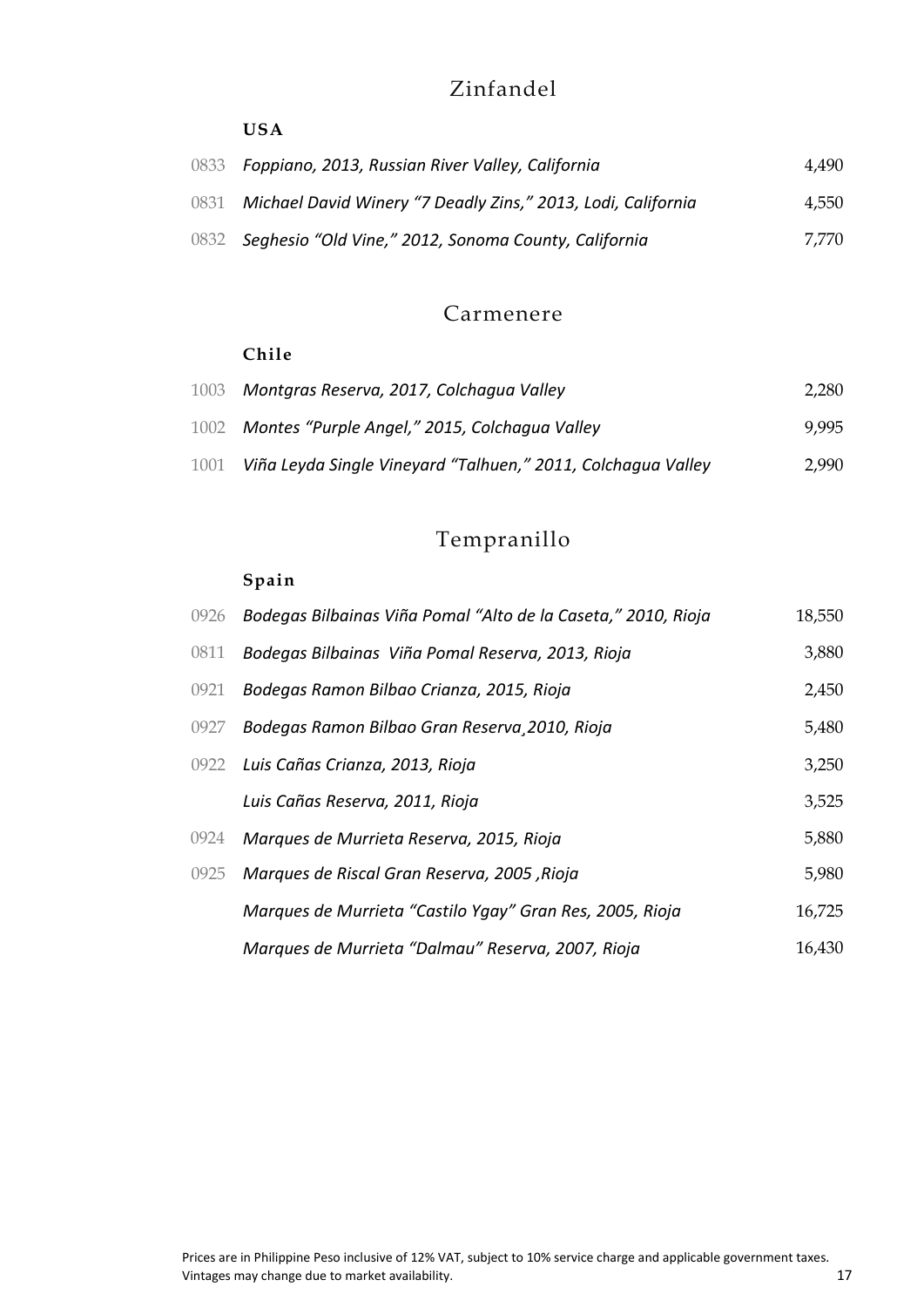### Malbec

### **Argentina**

| Bodegas Caro "Amancaya", 2016, Mendoza                    | 3,800  |
|-----------------------------------------------------------|--------|
| 0778 Kaiken "Mai", 2008, Mendoza                          | 9,995  |
| 0781 Kaiken "Ultra", 2015, Mendoza                        | 3,550  |
| 0356 Los Cardos Doña Paula, Argentina                     | 1,650  |
| 0779 La Mascota "Gran Mascota", 2015, Uco Valley, Mendoza | 4,790  |
| 0780 Norton Reserva, 2017, Lujan de Cuyo, Mendoza         | 2,850  |
| 0782 Trivento Eola, 2014, Lujan De Cuyo, Mendoza          | 11,580 |
| 0880 Terrazas Reserva de Los Andes                        | 3,250  |
|                                                           |        |

#### **France**

|  | 0771 Château de Cedre, 2012, Cahors |  | 5,950 |
|--|-------------------------------------|--|-------|
|--|-------------------------------------|--|-------|

# Syrah

### **Australia**

|      | Ben Glaetzer "Amon Ra", 2015, Barossa Valley, Australia | 10,080 |
|------|---------------------------------------------------------|--------|
| 0732 | Ben Glaetzer "Bishop", 2016, Barossa Valley             | 4,850  |
| 0738 | Bremerton "Selkirk", 2011, Langhorne Creek              | 3,980  |
|      | Henschke "Hill of Grace", 2006, Eden Valley, Australia  | 95,090 |
|      | Jim Barry "The Armagh", 2007, Clare Valley              | 42,000 |
| 0735 | John Duval "Entity", 2010, Barossa Valley               | 8,880  |
| 0734 | Katnook Estate "Prodigy", 2009, Coonawara               | 10,550 |
| 0737 | Langmeil "Orphan Bank", 2012, Barossa Valley            | 10,990 |
| 0962 | Mollydooker "Two Left Feet", 2017, Mclaren Vale         | 5,250  |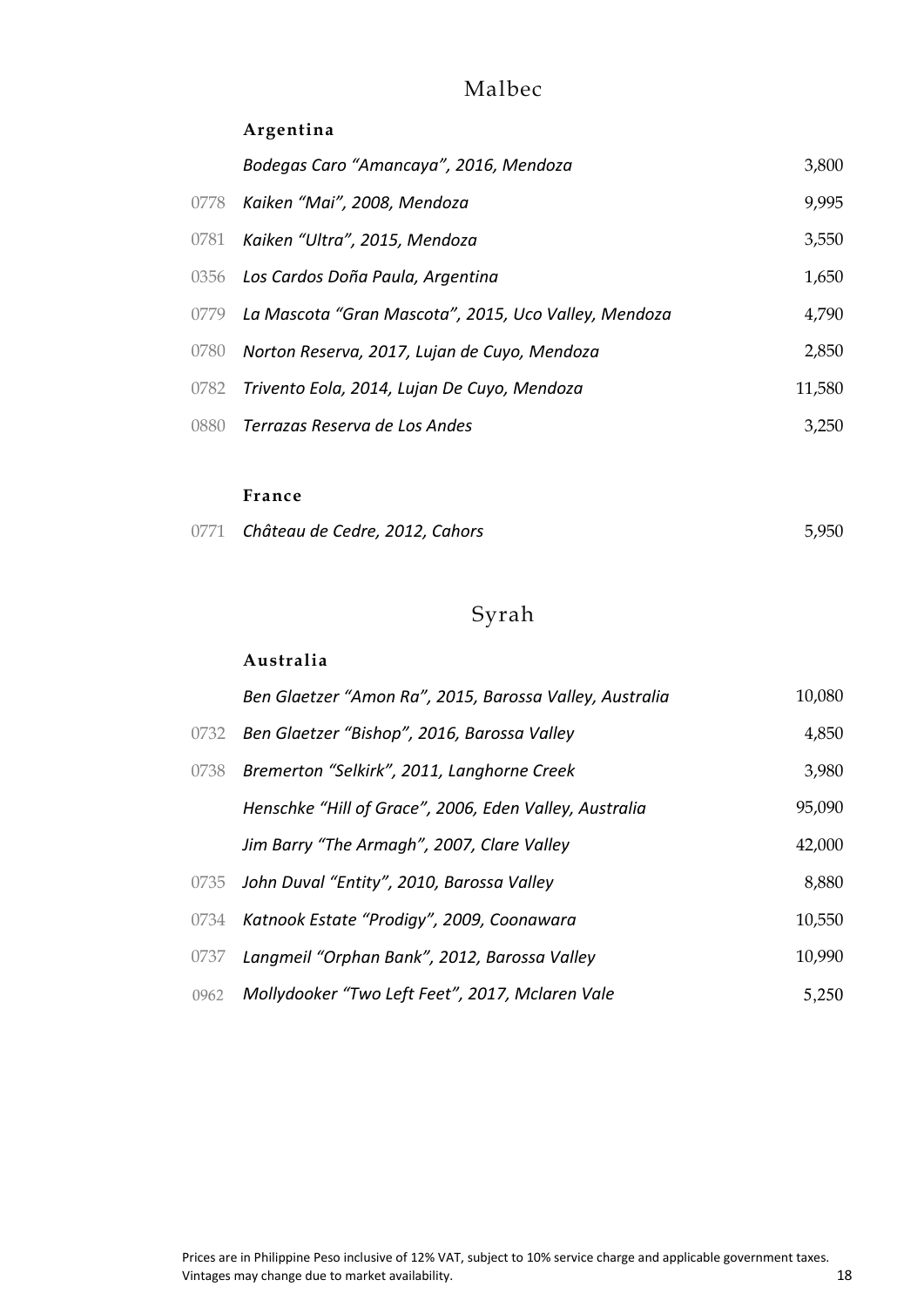# Syrah

#### **Australia**

|      | 0739 Penfolds "Grange," 2005, South Australia         | 65,550 |
|------|-------------------------------------------------------|--------|
| 0740 |                                                       |        |
|      | 0733 Pirramimma "War Horse", 2012, Fleurieu Peninsula | 10,880 |
|      | 0731 Pirramimma "Stock's Hill", 2017, Mclaren Vale    | 2,380  |
| 0963 | Wolf Blass "Black Label", 2005/2012, South Australia  | 12,880 |
|      | Woodstock, 2014, Mclaren Vale, Australia              | 2,990  |
| 0741 | Yalumba "Patchwork", 2016, Barossa Valley             | 4,350  |
|      |                                                       |        |
|      | Chile                                                 |        |
|      | Montes "Folly", '2011, Apalta                         | 15,120 |
| 0752 | Arboleda, 2014, Aconcagua Valley                      | 5,500  |
|      |                                                       |        |

#### **France**

| Jaboulet "La Chapelle" Hermitage, 2003, Hermitage, France     | 32,370 |
|---------------------------------------------------------------|--------|
| 0354 La Tournee Blanc, ferraton Pere et Fils, 2016            | 1.900  |
| 0721 M. Chapoutier "Sizeranne", 2011, Hermitage, Rhone Valley | 17,490 |

#### **New Zealand**

|  | 0751 Trinity Hill "Gimblett Gravels", 2013, Hawkes Bay | 4,550 |
|--|--------------------------------------------------------|-------|
|--|--------------------------------------------------------|-------|

### **California**

| Jacq Cellara "Soldiers of Fortune", 2008, Napa Valley   | 8.850 |
|---------------------------------------------------------|-------|
| Tablas Creek "Esprit de Beaucastel", 2010, Paso Robles, | 7,280 |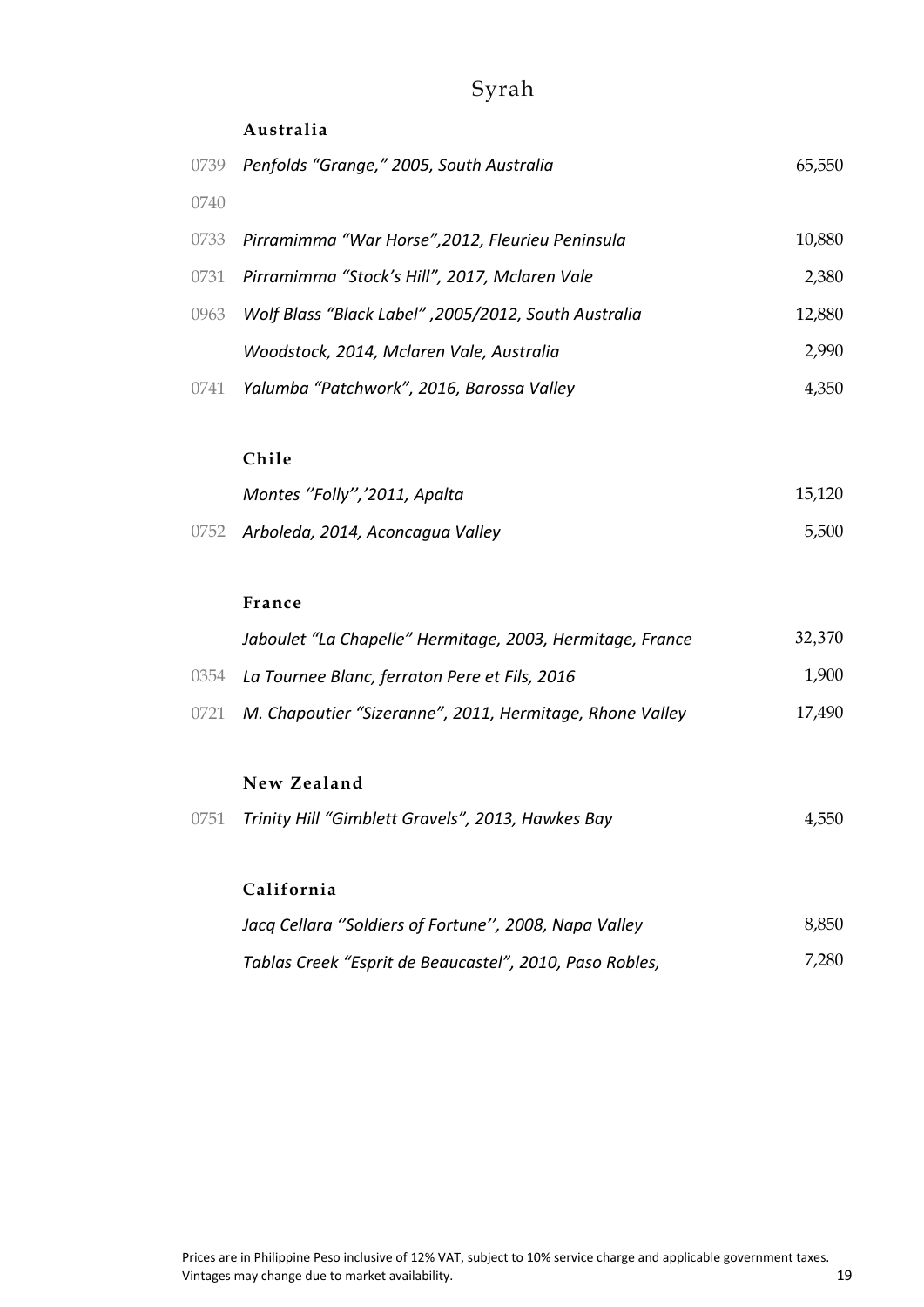# Cabernet Sauvignon

### **Argentina**

| 0651 Mendel, 2012, Mendoza | 6,950 |
|----------------------------|-------|
|                            |       |

#### **Australia**

|      | 0961 Alkoomi "Blackbutt", 2009/2010, Frankland River       | 6,750  |
|------|------------------------------------------------------------|--------|
| 0663 | Cape Mentelle, 2014, Margaret River                        | 8,950  |
|      | Henschke "Cyril Henschke", 2008, Barossa Valley, Australia | 26,770 |
|      | Stella Bella, 2014, Margaret River, Australia              | 3,360  |
| 0661 | Woodstock, 2014, Mclaren Vale                              | 3,350  |
|      | 0662 Yalumba "The Menzies Vineyard", 2012, Coonawara       | 11,550 |

### **Chile**

| 0641 Anakena, 2016, Rapel Valley                             | 1,435  |
|--------------------------------------------------------------|--------|
| 0994 Casa Lapostolle "Clos Apalta", 2014, Colchagua Valley   | 14,880 |
| 0643 Francois Lurton "Gran Araucano", 2009, Colchagua Valley | 6,880  |
| 0991 Montes "Alpha M", 2012, Apalta Valley                   | 14,550 |
| 0642 Montgras "Intriga", 2015, Maipo Valley                  | 5,250  |
| 0992 O Fournier "Alfa Centauri", 2008, Maule Valley          | 9,990  |
| 0674 Montes Alpha "Special Cuvée", 2015, Colchagua Valley    | 5,285  |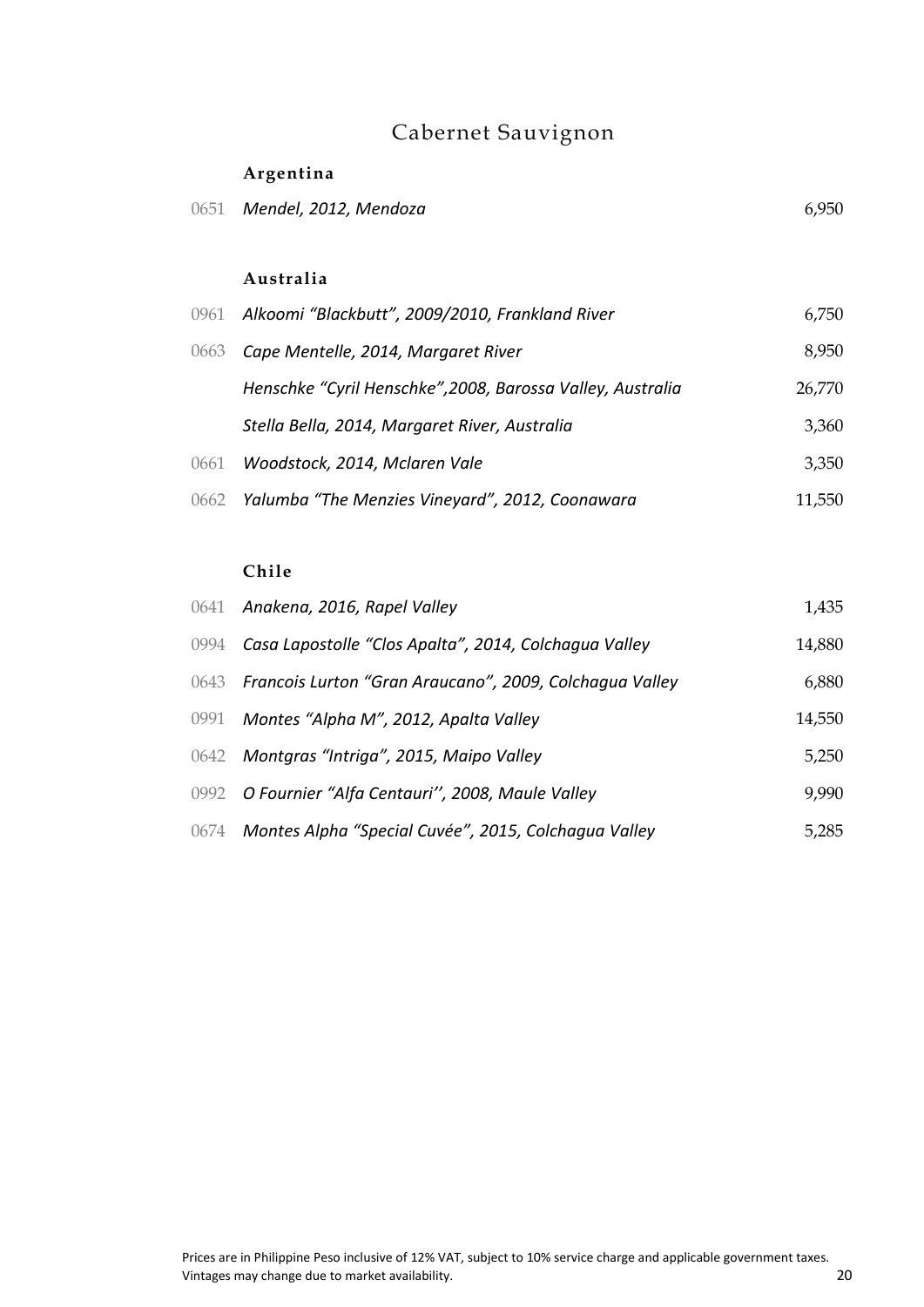# Cabernet Sauvignon

#### **France**

| 0357 | Clarendalle Bordeaux, France                              | 3,650   |
|------|-----------------------------------------------------------|---------|
| 0863 | Château Bellegrave, 2012, Pauillac                        | 8,995   |
| 0846 | Château Croizet Bages, 2012, Pauillac 5ème Cru Classé     | 7,995   |
| 0849 | Château D'Issan, 2012, Margaux 3ème Cru Classé            | 10,550  |
| 0866 | Château Giscours, 2006, Margaux 3ème Cru Classé           | 22,220  |
| 0862 | Château du Glana, 2011, St Julien Cru Bourgeois           | 8,995   |
| 0855 | Château Haut Brion, 2005, Pessac-Leognan 1er Cru Classé   | 58,880  |
| 0858 | Château Haut Brion, 2006, Pessac-Leognan 1er Cru Classé   | 68,880  |
|      | Château Haut Selve Rouge, 2014, Graves                    | 2,700   |
| 0845 | Château Lafon Roche,t 2012, Saint Estephe 4ème Cru Classé | 8,880   |
| 0865 | Château Latour Pauillac de Latour, 2012, Pauillac         | 12,500  |
| 0860 | Château Margaux, 2005, Margaux 1er Cru Classé             | 139,995 |
|      | Chateau Pape Clement, 1990, Pessac Leognan                | 43,360  |
|      | Chateau Talbot, 2006, Saint Julien Grand Cru Classe       | 17,810  |
| 0865 | Le Comte de Malartic, 2010, Pessac-Leognan                | 5,995   |
| 0868 | Mascaron Par Ginestet Bordeaux, France                    | 3,200   |

### **Italy**

| 0897 | Guada al Tasso Marchesi Antinori "Il Brucciato", 2015, Bolgheri | 4,250  |
|------|-----------------------------------------------------------------|--------|
| 0902 | Guada al Tasso Marchesi Antinori "Solaia", 2009, Bolgheri       | 38,880 |
| 0894 | Michele Satta "Piastraia", 2010, Bolgheri                       | 8,990  |
|      | 0896 San Fabiano "Armaiolo", 2005, Tuscany                      | 7,250  |
| 0901 | San Guido "Sassicaia", 2005, Bolgheri                           | 34,350 |
| 0900 | San Guido "Sassicaia", 2009, Bolgheri                           | 33,350 |
| 0899 | San Guido "Sassicaia", 2010, Bolgheri                           | 32,350 |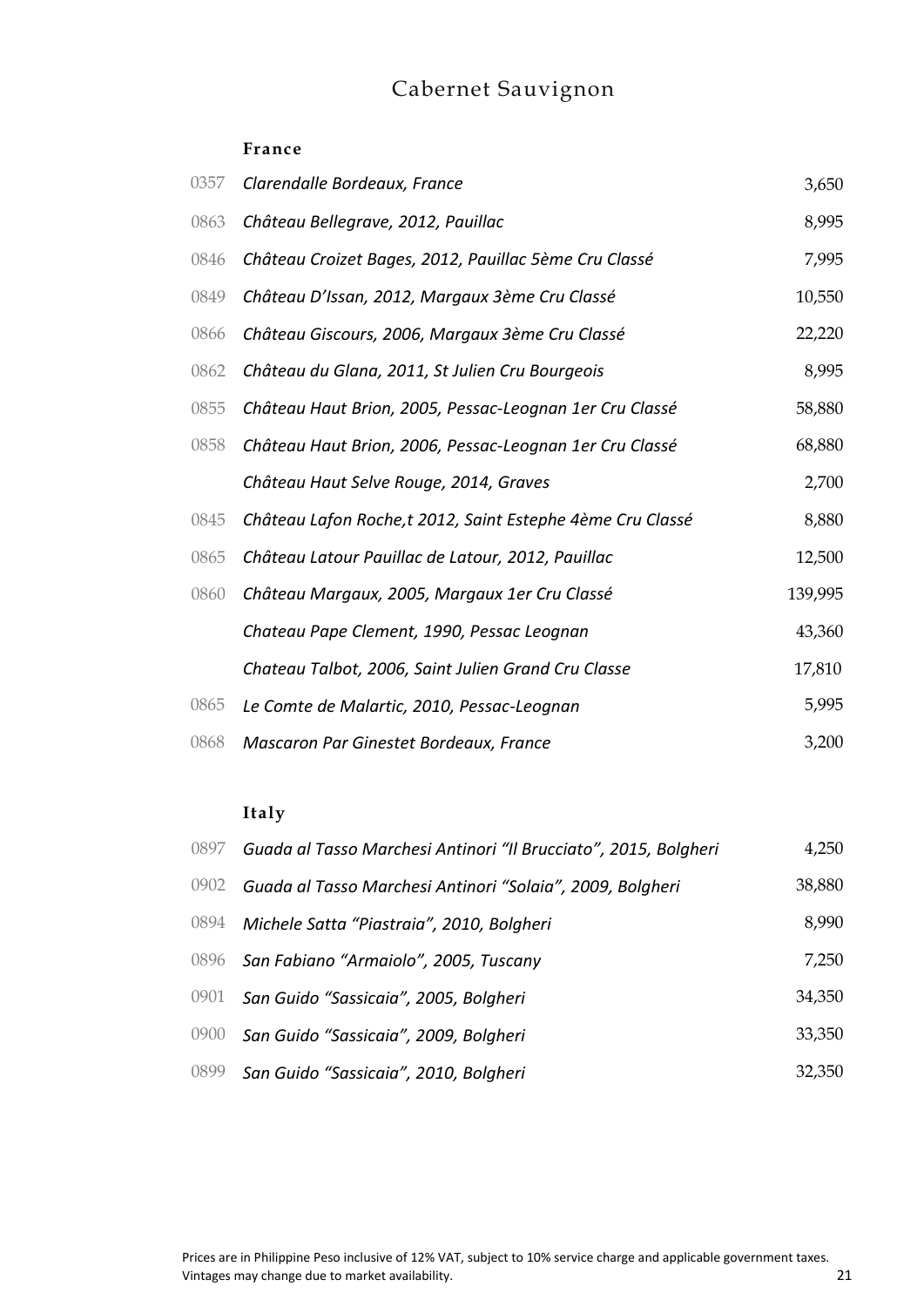# Cabernet Sauvignon

#### **South Africa**

| 0951 | Meerlust "Rubicon", 2014, Stellenbosch   | 5,550 |
|------|------------------------------------------|-------|
|      | New Zealand                              |       |
|      | 0972 Te Mata, "Awatea", 2015, Hawkes Bay | 5,250 |
|      |                                          |       |
|      | <b>USA</b>                               |       |

| 0985 | Araujo Estates "Altagracia", 2011, Napa Valley, California        |        |
|------|-------------------------------------------------------------------|--------|
| 0680 | Beringer "Private Reserve", 2012, Napa Valley, California         |        |
| 0983 | Beringer "Quantum", 2014, Napa Valley, California                 | 6,790  |
| 0679 | Caymus, 2016, Napa Valley, California                             | 12,995 |
| 0685 | Chappellet "Signature", 2012, Napa Valley, California             | 12,000 |
| 0670 | Dado, 2016, Napa Valley, California                               | 2,100  |
| 0683 | Duckhorn "Decoy", 2015, Sonoma County, California                 | 6,250  |
| 0678 | Duckhorn, 2014, Napa Valley, California                           | 14,995 |
| 0677 | Groth Vineyards, 2013, Napa Valley, California                    |        |
| 0673 | Girard, 2016, Napa Valley, California                             |        |
| 0986 | Joseph Phelps "Insignia", 2009, Napa Valley, California           |        |
| 0682 | K. Jackson "Hawkeye Mountain", 2012, Alexander Valley, California |        |
| 0987 | Martin Ray, 2014, Napa Valley, California                         | 4,650  |
|      | Staglin, 2011, Napa Valley, California                            | 25,200 |
|      | Two Vines, 2013, Washington                                       | 2,975  |
| 0681 | Silver Oak, 2013, Napa Valley, California                         | 22,220 |
| 0686 | Shafer "One Point Five", 2014, Napa Valley, California            | 19,995 |
| 0676 | Stag's Leap "Artemis", 2015, Napa Valley, California              | 11,150 |
| 0982 | Stag's Leap "Hands of Time", 2014, Napa Valley, California        | 6,990  |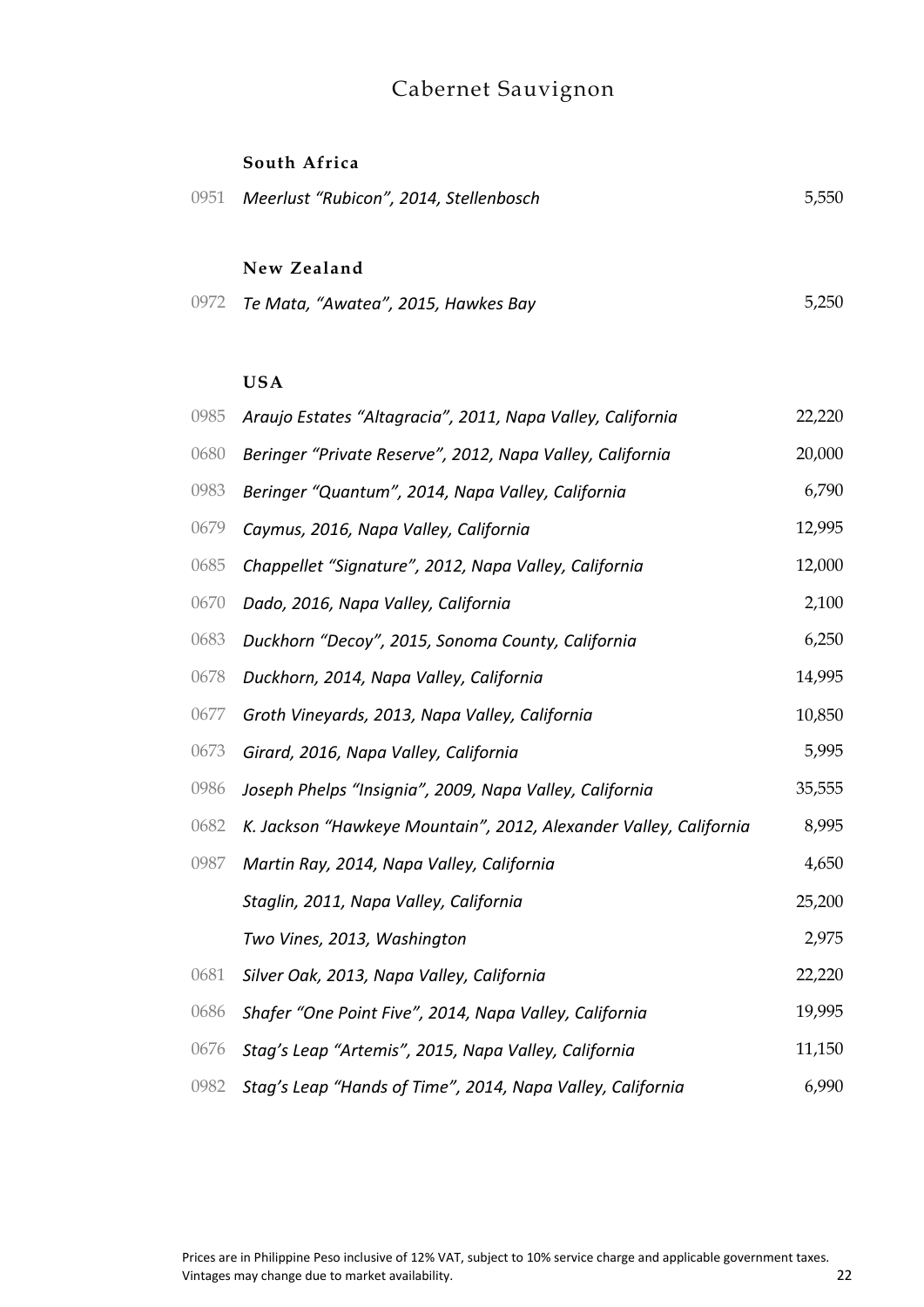### Sangiovese

### **Italy**

|      | Biondi Santi Brunello di Montalcino, 2009, Tuscany              | 29,870 |
|------|-----------------------------------------------------------------|--------|
| 0892 | Castello D'Albola, 2015, Chianti Classico                       | 3,550  |
| 0891 | Castello di Monsanto "Monrosso", 2014, Chianti                  | 2,290  |
|      | Ciacci Picolomini d'Aragona "Ateo", 2013, Tuscany               | 4,000  |
| 0792 | Ciacci Piccolomini d'Aragona Rosso di Montalcino, 2014, Tuscany | 4,750  |
| 0791 | Rocca di Montemassi "Le Focaie", 2016, Tuscany                  | 3,350  |
|      | Umberto Cesari Reserv, e 2011, Emilia Romagna, Italy            | 3.530  |

Notable Red Varietals

### Gamay

| France                                                |       |
|-------------------------------------------------------|-------|
| 1013 Lapierre Morgon, 2017, Roval Beaujolais          | 3.990 |
| 1014 P Ferraud & Fils Moulin-A-Vent, 2011, Beaujolais | 3.990 |

### Nero d'Avola

| Italy                                         |       |
|-----------------------------------------------|-------|
| 1012    Feudo Maccari "Saia 08", 2005, Sicily | 7.990 |

# Pinotage

### **South Africa**

| 1011 | Kanonkop, 2014, Stellenbosch | 5,550 |
|------|------------------------------|-------|
|------|------------------------------|-------|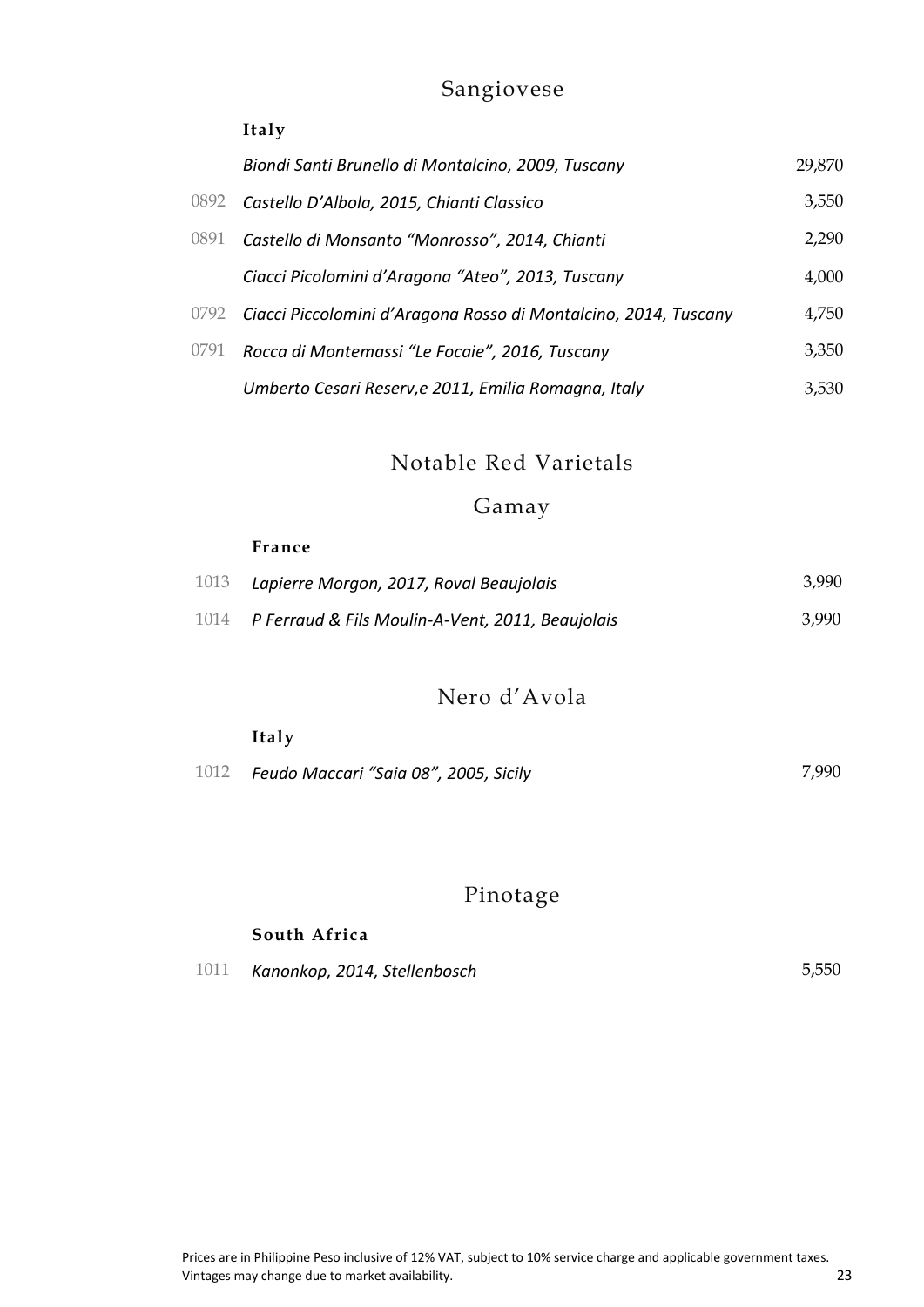### Notable Red Blends

### **Italy**

|      | Dal Forno Romano Valpolicella Superiore, 2007, Veneto, Italy | 15,530 |
|------|--------------------------------------------------------------|--------|
| 0911 | Masi "Brolo di Campofiorin", 2010, Veneto                    | 6,850  |
|      | Masi Campofiorin Rosso del Veronese, 2010, Veneto, Italy     | 3,920  |
|      | Mantellasi San Giuseppe, 2013, Morellino di Scansano, Italy  |        |
| 1106 | Piccini Memoro Rosso NV Italy                                | 2,200  |
|      | Tedeschi "Corasco", 2010, Veneto, Italy                      | 4,100  |
| 0912 | Zonin Amarone della Valpolicella, 2014, Veneto               | 8,880  |

#### **France**

| 0882 | Domaine du Pegau "Cuveé Réservée", 2013, Chateauneuf du Pape    | 10,550 |
|------|-----------------------------------------------------------------|--------|
| 0881 | Famille Perrin "Les Sinards," 2013, Chateauneuf du Pape         | 8,650  |
|      | L'Ostal Cazes "Estibals", 2011, Languedoc-Rousillon, France     | 5,380  |
| 0883 | Pierre Usseglio "Cuvee Traditionelle, 2012, Chateauneuf du pape | 7,995  |

### **Spain**

|      | Clos Martinet "Martinet Bru," 2011, Priorat                    | 5,335 |
|------|----------------------------------------------------------------|-------|
|      | Scala Dei "Cartoixia," 2007, Priorat                           | 8,335 |
| 0941 | Scala Dei "Prior," 2013, Priorat                               | 6.450 |
| 0942 | Terroir al Limit Soc Lda VI de Villa de Torroja, 2009, Priorat | 9,350 |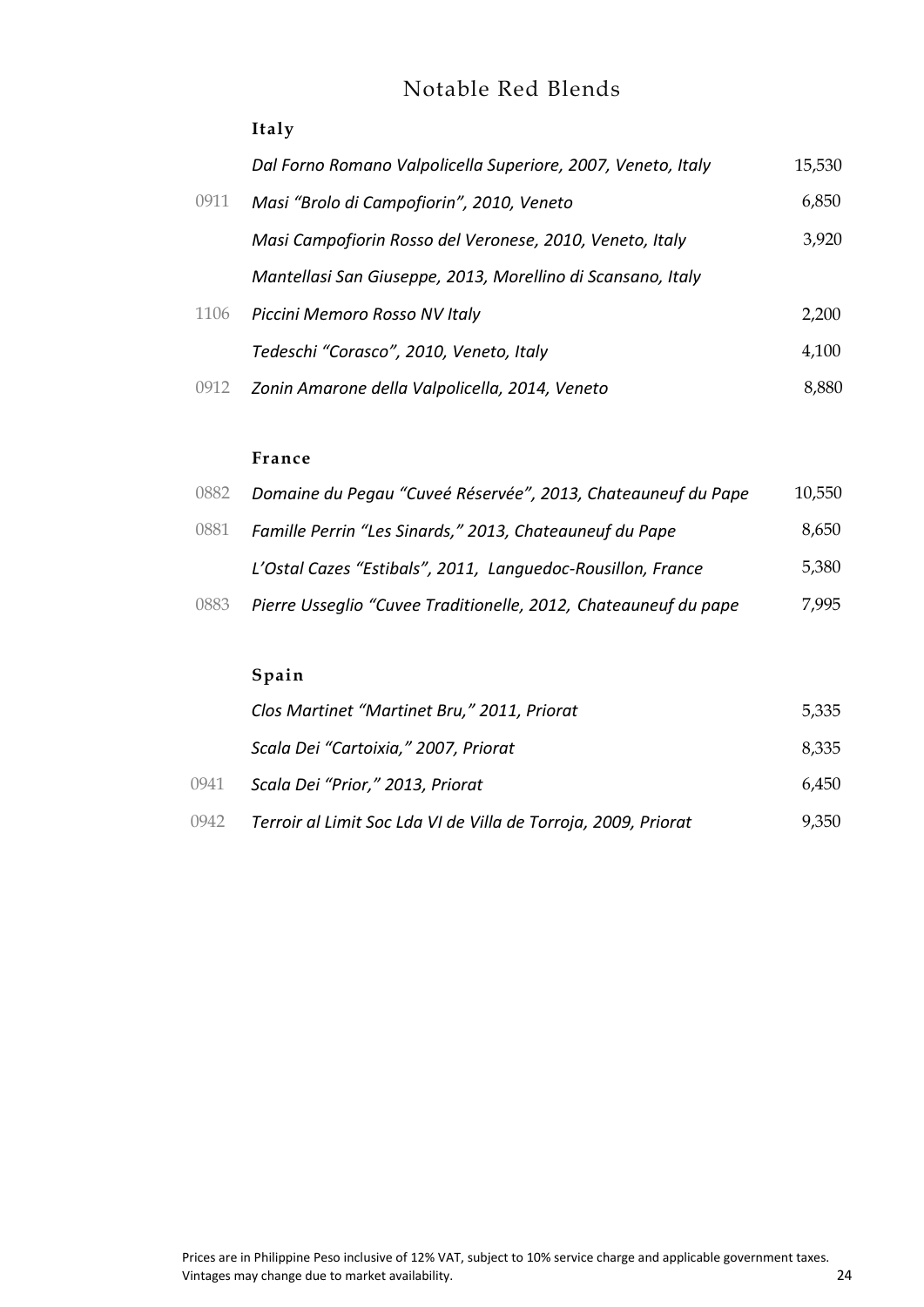### Notable Red Blends

|      | <b>USA</b>                                                    |        |
|------|---------------------------------------------------------------|--------|
|      | Bogle "Phantom", 2014, California                             |        |
|      |                                                               | 4,350  |
| 1101 |                                                               |        |
|      | Colgin "IX", 2009, Napa Valley, California                    | 49,840 |
| 1104 | Conundrum Red by Caymus, 2014, California                     | 6,250  |
| 0984 | Duckhorn "Paraduxx", 2010, Napa Valley, California            | 8,880  |
|      | Joel Gott "Washington Red", 2012, Columbia Valley, Washington | 3,210  |
|      |                                                               |        |
|      | Australia                                                     |        |
|      | Charles Melton "Nine Popes", 2009, Barossa Valley, Australia  | 10,455 |
|      | Pirramimma ACJ, 2010, Mclaren Vale, Australia                 | 9,995  |
| 0964 | Torbreck "The Steading", 2015, Barossa Valley                 | 7,550  |
|      |                                                               |        |
|      | New Zealand                                                   |        |
|      | Te Mata "Coleraine", 2011, Hawkes Bay, New Zealand            | 8,290  |
|      |                                                               |        |
|      | Africa                                                        |        |
| 1103 | Anwilka, 2013, Stellenbosch, South Africa                     | 7,550  |
|      |                                                               |        |
|      | Lebanon                                                       |        |
|      | Chateau Musar, 2004, Bekaa Valley                             | 8,065  |